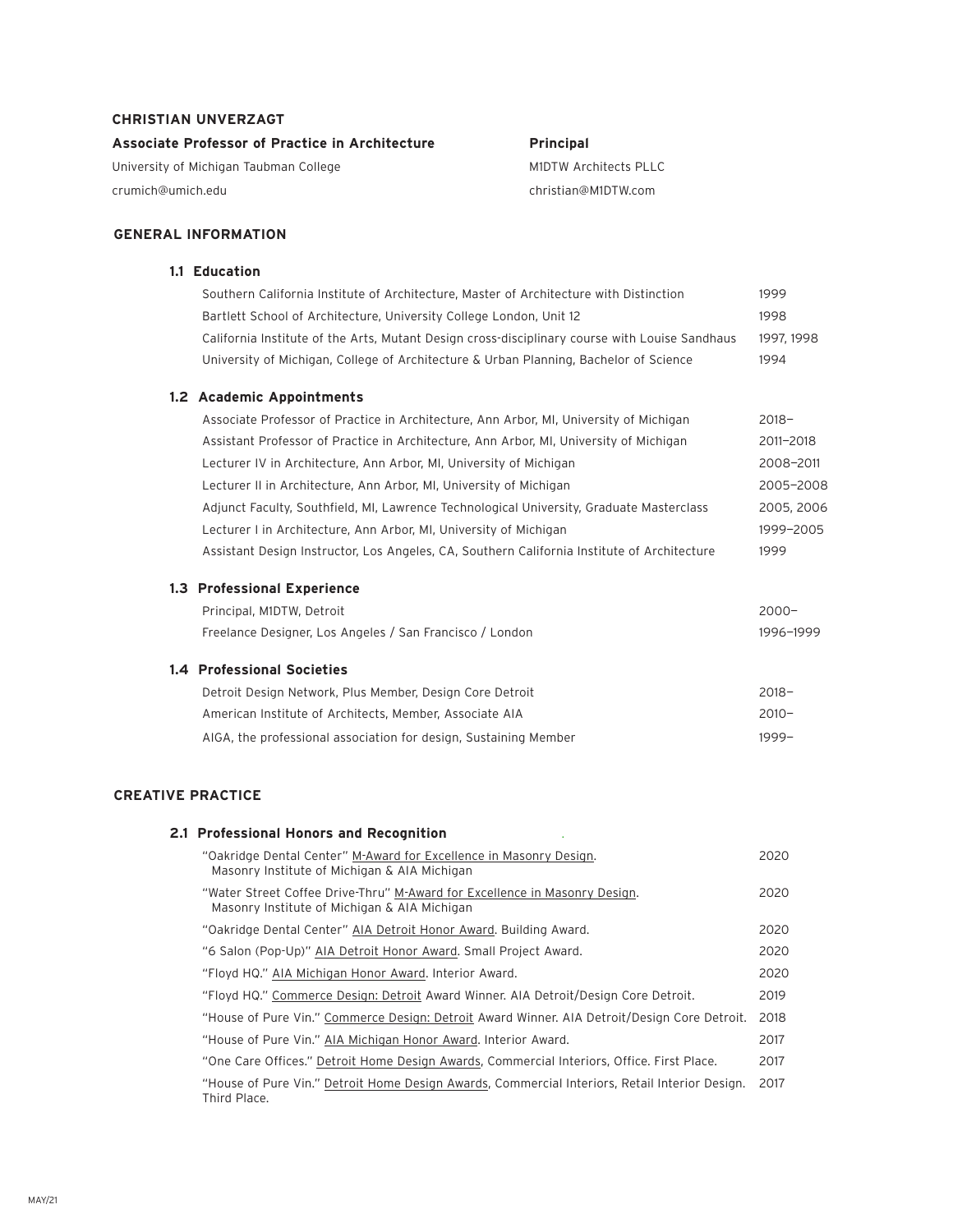/**2**

#### **2.1 Professional Honors and Recognition** (continued)

| "Mills Pharmacy & Apothecary." AIA Michigan Honor Award. Building Award.                                                                                                                  | 2015 |
|-------------------------------------------------------------------------------------------------------------------------------------------------------------------------------------------|------|
| "6 Salon (Old Woodward)." AIA Michigan Honor Award. Interior Award.                                                                                                                       | 2015 |
| "Mills Pharmacy & Apothecary." Detroit Home Design Awards, Commercial Interiors,<br>Commercial Building / Architecture. First Place.                                                      | 2015 |
| "6 Salon (Old Woodward)." Detroit Home Design Awards, Commercial Interiors,<br>Retail Interior Design. First Place.                                                                       | 2015 |
| "Mills Pharmacy & Apothecary)." Detroit Home Design Awards, Commercial Interiors,<br>Retail Interior Design. Second Place.                                                                | 2015 |
| "6 Salon (Old Woodward)." North American Hairstyling Awards. Best Salon Design. Finalist.                                                                                                 | 2014 |
| "6 Salon (Old Woodward)." Salon Today Magazine. 2014 Salon of the Year.                                                                                                                   | 2014 |
| "Hitoshi Abe book" Print Magazine - Regional Design Annual, Design Mention.                                                                                                               | 2009 |
| "6 Salon (Royal Oak)." North American Hairstyling Awards. Best Salon Design. Winner.                                                                                                      | 2007 |
| "6 Salon (Birmingham)." Salon Today Magazine. Salon of Distinction.                                                                                                                       | 2007 |
| "Diller+Scofidio Eames Book." I.D. Magazine Annual Design Review. Graphics Category.<br>Honorable Mention.                                                                                | 2005 |
| "Diller+Scofidio Eames Book." AIGA 50 Books/50 Covers. Books Category.                                                                                                                    | 2004 |
| "Soft, Hard + Green." Shops at Lafayette Park Plaza Competition. Finalist.                                                                                                                | 2004 |
| "6 Salon (Royal Oak)." Salon Today Magazine. Salon of Distinction.                                                                                                                        | 2004 |
| "Identity Competition." LA FORUM for Architecture and Urban Design. 1st Runner-Up.                                                                                                        | 1999 |
| "Michigan Architecture Papers." AIA International Book Award. Series Award.                                                                                                               | 1998 |
| "MAP 1: RoTo Book." French Paper Company. French Paper Award.                                                                                                                             | 1997 |
| 2.2 Design Work Published                                                                                                                                                                 |      |
| "Oakridge Dental Center" Health Care Snapshots, online, 2021, May 5th, 2021.<br>healthcaresnapshots.com/projects/9854/oakridge-dental-center                                              | 2021 |
| "City Apartment in Detroit, Michigan" E-Architect.com, online, 2021, May 4th, 2021.<br>e-architect.com/america/city-apartment-detroit-michigan                                            | 2021 |
| "6 Salon Old Woodward in Birmingham MI" E-Architect.com, online, 2021, April 16, 2021.<br>e-architect.com/america/6-salon-old-woodward-birmingham-mi                                      | 2021 |
| "Floyd HQ by M1DTW Architects" Rethinking the Future, online, 2021, January 26, 2021.<br>re-thinkingthefuture.com/corporate-interior/4123-floyd-hq-by-m1dtw-architects                    | 2021 |
| "Floyd Headquarters in Detroit by M1DTW Architects" Home World Design, online, 2021,<br>January 5, 2021. homeworlddesign.com/floyd-headquarters-in-detroit-by-m1dtw-architects            | 2021 |
| Ptacek, Mical, "A Look Inside Floyd's Modern Detroit Office" OfficeLovin', online, 2021,<br>January 1, 2021. officelovin.com/2021/01/01/a-look-inside-floyds-contemporary-detroit-office  | 2021 |
| Oriaku, Ali "Detroit's House of Pure Vin lets visitors wine in style," Architects Newspaper,<br>February 21, 2019. "House of Pure Vin."                                                   | 2019 |
| Runyan, Robin "Inside Floyd's new Eastern Market Headquarters," Curbed Detroit,<br>online, April 5, 2018. http://detroit.curbed.com "FLOYD HQ."                                           | 2018 |
| Staff. "Build-Outs of Summer: Water Street Coffee Joint In Kalamazoo, MI" Sprudge, online,<br>July 12, 2017. "Water Street Drive-Thru." http://sprudge.com                                | 2017 |
| "Detroit: The Dream Is Now: The Design, Art, and Resurgence of an American City," Michel<br>Arnaud, (New York: Abrams, 2005) "House of Pure Vin," p.258-261; "Mies Residence," p.140-143. | 2017 |

"Commercial Design," Detroit Home Magazine, April–May 2017, p.124—127. 2017 "House of Pure Vin" and "One Care Offices."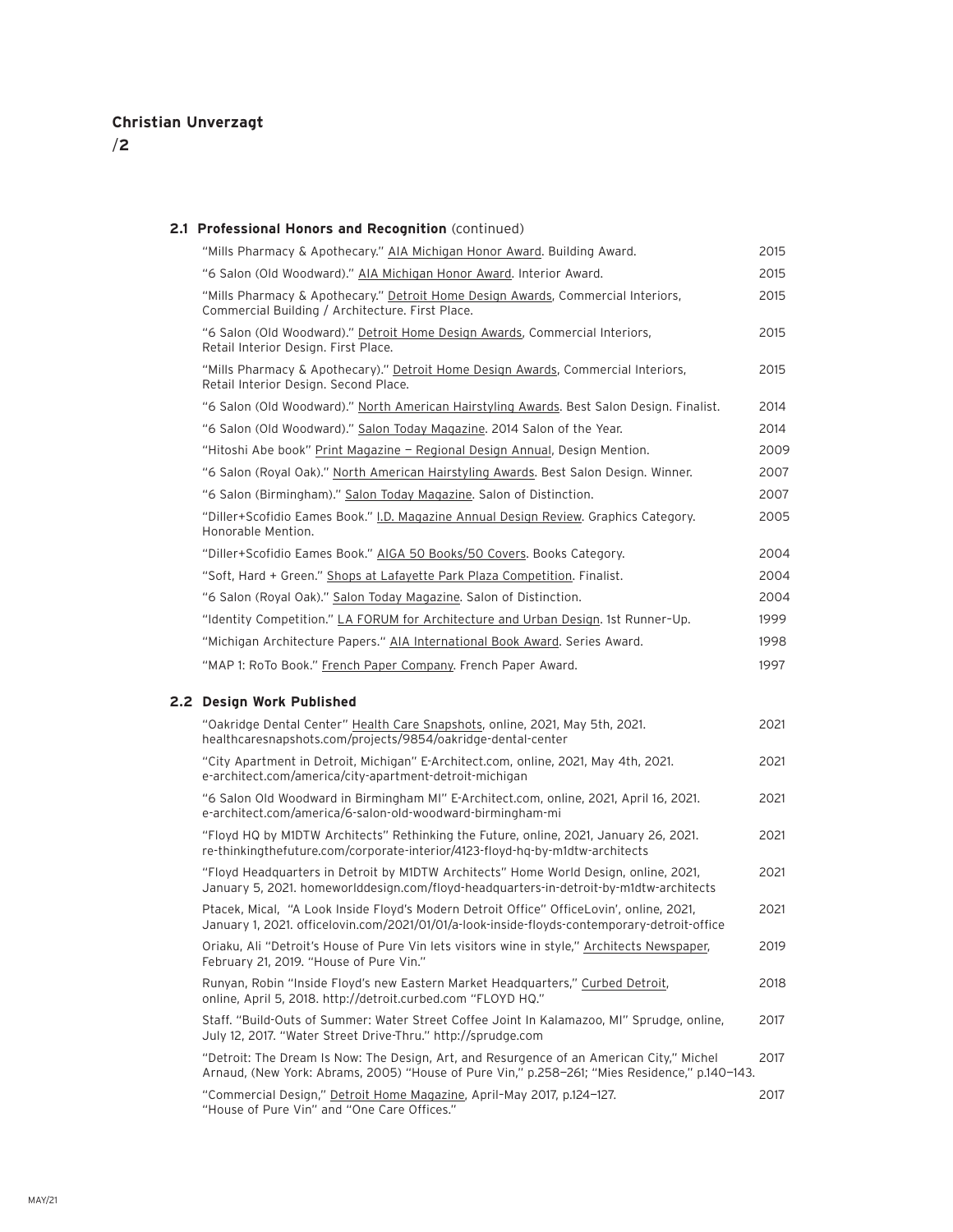/**3**

### **2.2 Design Work Published** (continued)

| Brenna Houck. "Wine Destination House of Pure Vin Soft Opens Wednesday in Detroit"<br>Eater, online, November 24, 2015. "House of Pure Vin." http://eater.com                                                     | 2015 |
|-------------------------------------------------------------------------------------------------------------------------------------------------------------------------------------------------------------------|------|
| "Commercial Interiors," Detroit Home Magazine, April-May 2015, p.104-105.<br>"Mills Pharmacy" and "6 Salon (Old Woodward)."                                                                                       | 2015 |
| "Top Salons: Sharing Opinons," ESTETICA Design insert, Estetica Italia, No 7,<br>December 2014, p.9. "6 Salon (Old Woodward)."                                                                                    | 2014 |
| "Review: Mills Pharmacy + Apothecary / 50x50 - 50 States in 50 Weeks - 2014"<br>american-architects, online, June 2014. "Mills Pharmacy." http://american-architects.com                                          | 2014 |
| Soble, Stacey. "2014 Salon of The Year, Grand-Prize Winner," Salon Today,<br>June 2014, p.34-35. "6 Salon (Old Woodward)."                                                                                        | 2014 |
| Shine, Dan. "Old Buildings, New Tricks," Michigan Today, online, January 30, 2014.<br>http://michigantoday.umich.edu "Various projects."                                                                          | 2014 |
| Schmitt, Angie. "Firm Profile: Adapting Detroit for a Creative Class Economy,"<br>The American Institute of Architects, Practicing Architecture, online, November 16, 2012.<br>http://AIA.org "Various projects." | 2012 |
| Byrnes, Mark. "Portfolio of the Week: Detroit's M1/DTW," The Atlantic Cities, online,<br>May 12, 2012. http://www.citylab.com "Various projects."                                                                 | 2012 |
| Cox, Sarah F. "Hot Bodies Deserve Hot Design," Curbed Detroit, online,<br>June 18, 2012. http://detroit.curbed.com "Yoga Shelter Detroit."                                                                        | 2012 |
| Editors. "M1/DTW: Redefining Design in Detroit," MASH Magazine, Issue 2, 2012, p.58-61.<br>"Various projects."                                                                                                    | 2012 |
| Cox, Sarah F. "Re-Imagining the Detroit Dry Dock/Globe Trading Building," Curbed Detroit,<br>online, January 16, 2012. http://detroit.curbed.com "2011 Winter Option Studio work."                                | 2012 |
| Florida, Rana. "Creative Spaces: Where to Find Inspiration," Huffington Post, online,<br>January 17, 2012. http://huffingtonpost.ca                                                                               | 2012 |
| Cox, Sarah F. "More to Love: Mills Pharmacy Building Expands with Food, Wine,"<br>Curbed Detroit, online, December 7, 2011. http://detroit.curbed.com "Mills Pharmacy."                                           | 2011 |
| Cox, Sarah F. "Mies van der Rohe's Modernist Neighborhood Launches Website to Celebrate<br>Design," Curbed Detroit, online, November 11, 2011. http://detroit.curbed.com "MiesDetroit.org."                       | 2011 |
| Cox, Sarah F. "Sneaking a Peak at Signal-Return: Facelift, Rendering, More!" Curbed Detroit,<br>online, November 1, 2011. http://detroit.curbed.com "Signal-Return."                                              | 2011 |
| Cox, Sarah F. "A First Look At Signal-Return: Print Shop Shows Off Sketch" Curbed Detroit,<br>online, September 19, 2011. http://detroit.curbed.com "Signal-Return."                                              | 2011 |
| Cox, Sarah F. "B'ham's Mills Pharmacy Shows Off Facelift, Looks Young for 65" Curbed<br>Detroit, online, September 15, 2011. http://detroit.curbed.com "Mills Pharmacy."                                          | 2011 |
| Cox, Sarah F. "Mies-Designed Neighborhood Results in Minimalist Tee Shirt" Curbed Detroit,<br>online, August 16, 2011. http://detroit.curbed.com "Lafayette Park Futbol Jersey."                                  | 2011 |
| Cox, Sarah F. "Wonder Drug," HOUR Detroit, September 2011, p.26. "Mills Pharmacy."                                                                                                                                | 2011 |
| Kay, Mackenzie. "Expanding the World of Design with M1/DTW," RAKKS Blog, online,<br>August 4, 2011. http://rakks.com/blog "Martin Prosperity Institute."                                                          | 2011 |
| "Regional Design Annual: Best of the Midwest," Print Magazine, December 2009, p. 101.<br>"Hitoshi Abe book."                                                                                                      | 2009 |
| Sokol, David. "M1/DTW: Mixing Architecture and Graphics" Architectural Record,<br>August 2009, p.30. "Various Projects."                                                                                          | 2009 |
| "Fast Company" Model D Media, online, August 4, 2009. "Practice Profile."<br>http://modeldmedia.com                                                                                                               | 2009 |
| Middle-Out, ed. Jason Young (University of Michigan, 2008). "6 Salon" and "Sleeper Studio."                                                                                                                       | 2008 |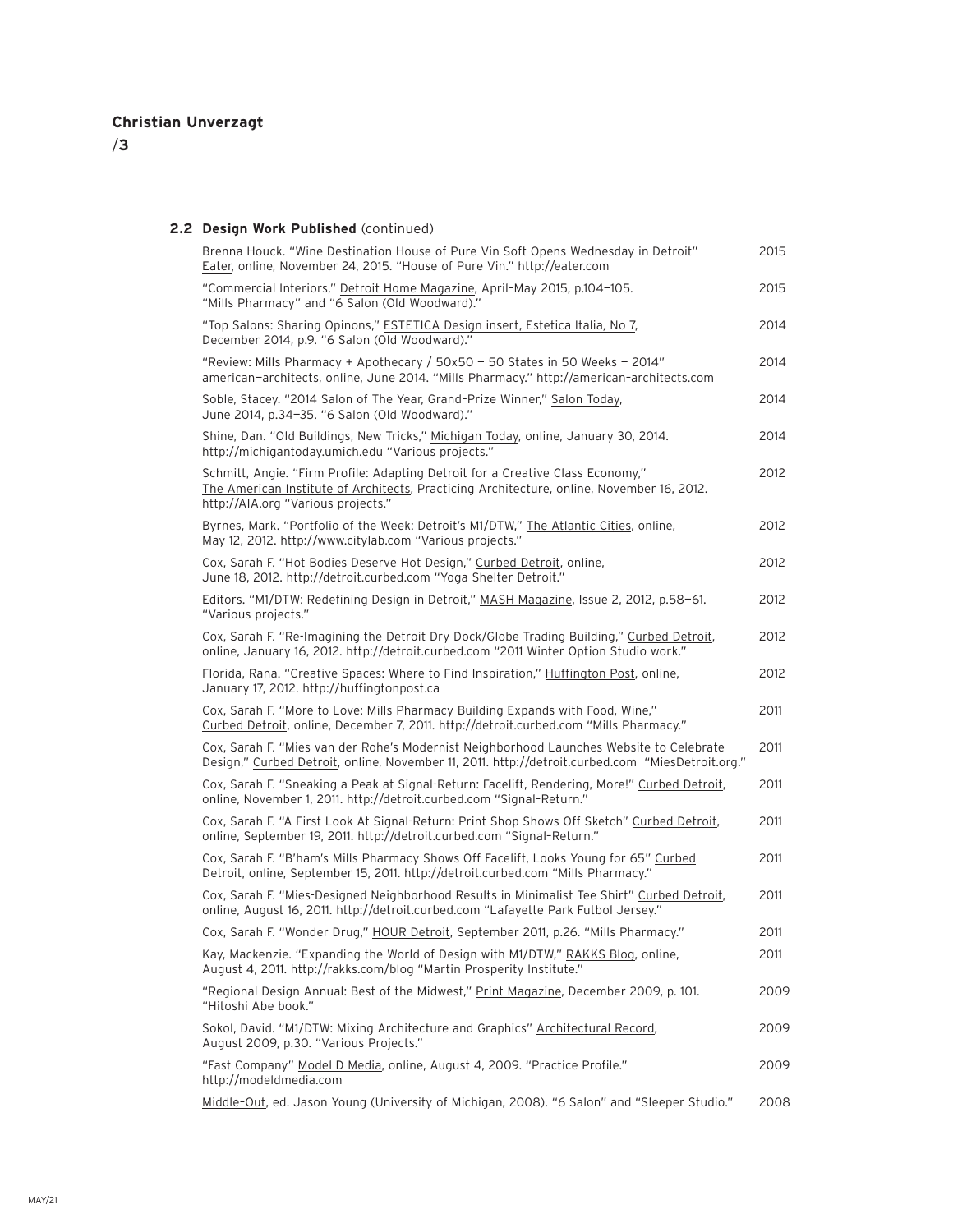**2.3 Citations and Reviews**

#### **2.2 Design Work Published** (continued)

| "2007 Salon of Distinction," Salon Today, June 2008. 6 Salon Birmingham.                                                                                          | 2008 |  |
|-------------------------------------------------------------------------------------------------------------------------------------------------------------------|------|--|
| "6 Salon: Where It's All About You," The Industry Source Magazine,<br>September/October 2007, p.32-33. "6 Salon (Royal Oak)."                                     | 2007 |  |
| "Lost in Space," Model D Media, online, July 10, 2007. http://modeldmedia.com "Practice Profile." 2007                                                            |      |  |
| "Salon Concept: Destination Open Space," ESTETICA Design Magazine, Issue 6,<br>August 2006, p.58-61. "6 Salon (Royal Oak."                                        | 2006 |  |
| 365: AIGA Year in Design 26 (New York: American Institute of Graphic Arts, 2006) p.168.<br>"Diller + Scofidio Eames Book."                                        | 2006 |  |
| "Salons & Spas: The Architecture of Beauty," ed. Julie Sinclair Eakin,<br>(Gloucester: Rockport Publishers, 2005) p.144-147. "6 Salon (Royal Oak)."               | 2005 |  |
| "I.D. Annual Design Review, Graphics Category, Honorable Mention," The International<br>Design Magazine, July/August 2005, p. 97. "Diller + Scofidio Eames Book." | 2005 |  |
| "2004 Salon of the Year," Salon Today, November 2004, p.62. "6 Salon (Royal Oak."                                                                                 | 2004 |  |
| "Forming Function," HOUR Detroit, March 2003, p.68–72. "Practice profile."                                                                                        | 2003 |  |
| "Future Now," Clear Magazine, March 2003, p.64. "6 Salon (Royal Oak)" and "Practice Profile."                                                                     | 2003 |  |
| "Feature Project" Archinect, online, December 2000. archinect.com "SIGNAL/TO/NOISE."                                                                              | 2000 |  |
| Nicoud, Annabelle. "Detroit façon Mies," La Presse, online,<br>September 12, 2014. http://www.lapresse.ca                                                         | 2014 |  |
| <b>Citations and Reviews</b>                                                                                                                                      |      |  |

### "Now Reading: Working in Mumbai," Design City LAb, online, March 5, 2021. book review. 2021 https://designcitylab.com/post/publications/working-in-mumbai-rahul-mehrotra-architects Hill, John. A Daily Dose of Architecture Books, October 5, 2020. 2020 Review of Working in Mumbai book. Florida, Richard. "Class-Divided Cities: Detroit Edition," Atlantic Cities, online, 2013 April 10, 2013. http://www.citylab.com Austin, Barrett. Monocle 24 Radio, The Urbanist, Edition 46, August 30, 2012. 2012 Podcast on Lafayette Park. Florida, Rana. "Your Start-up Life: Designing the Perfect Office," Huffington Post, online, 2012 June 7, 2012. http://huffingtonpost.com Schwarz, Marietta. "Charme de Fifties," Radio.de, October 3, 2012. 2012 Radio Broadcast on Lafayette Park. "The Atlantic Cities: Detroit Rising," Atlantic Cities, online, May 29, 2012. Video series. 2012 http://citylab.com "Tech Book Review," Architectural Record, April 2009, p.125. 2009 Integrated Design: GSA/Morphosis/Arup. Kim, Michael. Review of "Salons & Spas, The Architecture of Beauty," Architecture Boston, 2006 May/June 2006. AZURE, March 2003. Michigan Architecture Papers, Shim•Sutcliffe. 2003 Holder, Julian. "Time and Motion," The Architects' Journal, February 2003. 2003 Albert Kahn: Inspiration for the Modern. The Architectural Review, May 2001. Michigan Architecture Papers. 2001 Wallpaper\*, #32, October 2000. Michigan Architecture Papers. 2000 The Architectural Review, June 1999. Michigan Architecture Papers. 1999 1999 AZURE, November/December 1999. Michigan Architecture Papers. 1999 1999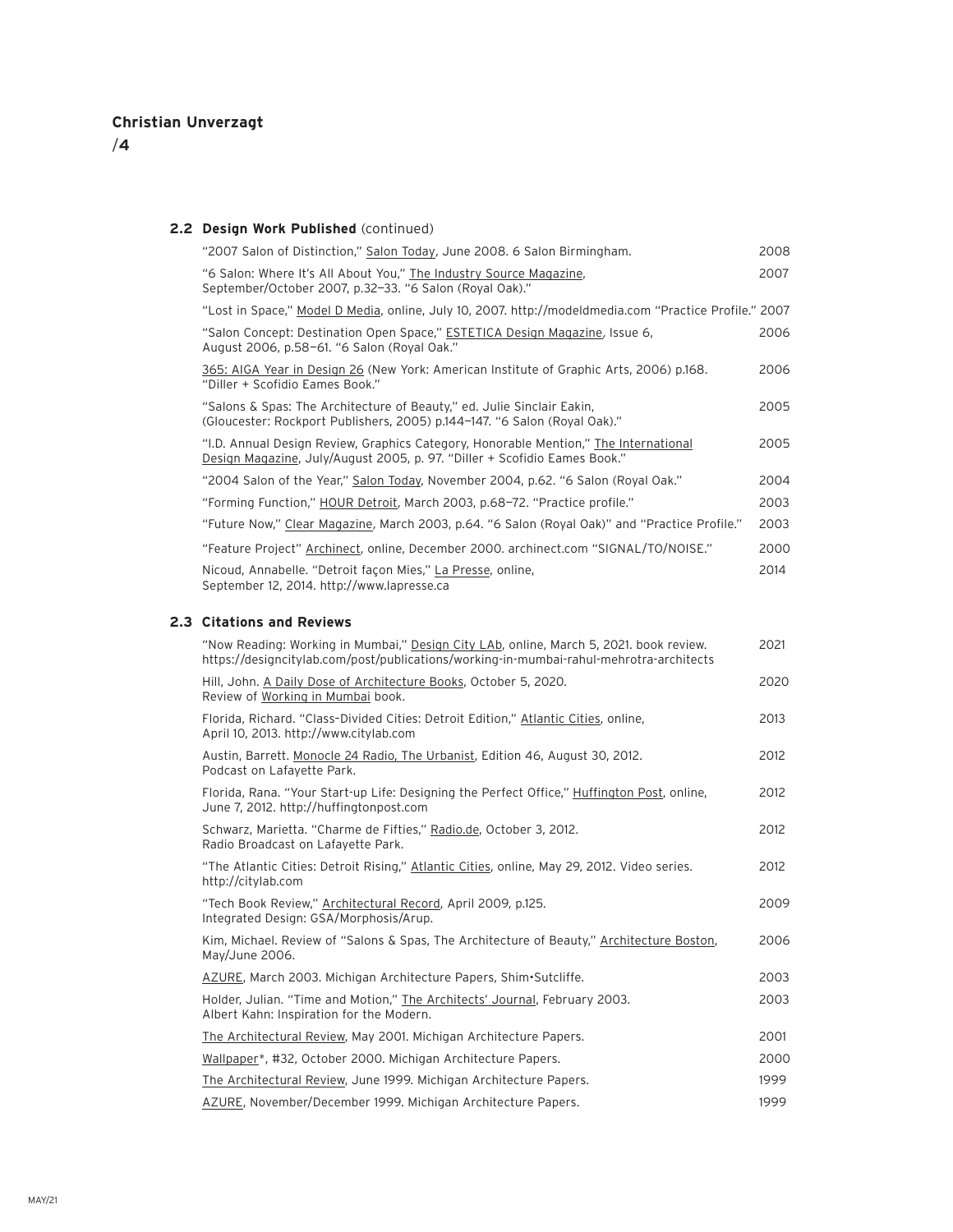/**5**

#### **2.3 Citations and Reviews** (continued)

| The Architectural Review, December 1999. Michigan Architecture Papers.   | 1999 |
|--------------------------------------------------------------------------|------|
| The Architects' Journal, October 15, 1998. Michigan Architecture Papers. | 1998 |
| The Architectural Review, August 1998. Michigan Architecture Papers.     | 1998 |
| The Architects' Journal, March 6, 1997. Michigan Architecture Papers.    | 1997 |
| Detail, May 1997. Michigan Architecture Papers.                          |      |
|                                                                          |      |

#### **2.4 Academic Awards**

| ACSA Creative Achievement Award - Michigan Architecture Papers.                  | 2001             |
|----------------------------------------------------------------------------------|------------------|
| Kurt Meyer Scholarship $-$ A merit award for the completion of Graduate Thesis.  | 1998             |
| SCI-Arc Grad Scholarship $-$ A merit based award for two consecutive semesters.  | 1997, 1998       |
| SCI-Arc Archives - Graduate studio work archived for four consecutive semesters. | 1997, 98, 98, 99 |

#### **2.5 Invited Lectures**

Unverzagt, C. "Water Street Coffee Drive-Thru." 31st Annual Design Retreat. Virtual Proceeding: AIA Michigan. 2020. Professional Lecture.

Unverzagt, C. "M1DTW: 20 Years / 20 Projects." AIGA Detroit Zoom Chats. Detroit, Michigan: AIGA Detroit. 2020. Professional Talk.

Unverzagt, C. "20/20." PechaKucha v40. Detroit, Michigan: PechaKucha Detroit. 2020. Professional Lecture. (Postponed due to C19)

Unverzagt, C. "House of Pure Vin." 28th Annual Design Retreat. Traverse City, Michigan: AIA Michigan. 2017. Professional Lecture.

Unverzagt, C. "Mills Pharmacy + 6 Salon Birmingham." 26th Annual Design Retreat. Traverse City, Michigan. AIA Michigan. 2015. Professional Lecture. (Illness prevented presentation.)

Unverzagt, C. "Fabricating Desire." Fall Lecture Series. Minneapolis, Minnesota: University of Minnesota College of Design. 2013. Professional Lecture.

Unverzagt, C. "Re–Sessioned." Fall Lecture Series. Lexington, Kentucky: University of Kentucky, College of Design. 2011. Professional Lecture.

Unverzagt, C. "Re–Sessioned." Fall Lecture Series, Bowling Green, Ohio: Bowling Green State University. 2011. Professional Lecture.

Unverzagt, C. "M1/DTW: Projects." School Lecture, San Diego, California: Woodbury University. 2010. Professional Lecture.

Unverzagt, C. "Untitled" Envisioning Organization: Architecture + Information. Columbus, Ohio: Ohio State University. 2010. Conference Presentation and Participant.

Unverzagt, C. "Detroit: The Grotesque (and other projects)." LecturesHAA 06, Detroit, Michigan, 1515 Broadway, Hamilton Anderson Associates Lecture Series. 2010. Academic/Professional Lecture.

Unverzagt, C. 2010 Design Show — Artists' Talk. Detroit, Michigan: Detroit Artists Market. 2010. Artists' Talk Participant.

Unverzagt, C. "United" PechaKucha Detroit, Vol. 5. Detroit, Michigan: Gem Theatre. 2009. Professional Lecture.

Unverzagt, C. "Light–ness" Design 360 (Pre–PechaKucha), Ferndale, Michigan: Woodward Avenue Brewery. 2007. Professional Lecture.

Unverzagt, C. "Trial and Error." Fall Lecture Series. Lexington, Kentucky: University of Kentucky, College of Design. 2007. Professional Lecture.

Unverzagt, C. "7 Years / 7 Projects." Winter Lecture Series, Kent, Ohio: Kent State University. 2007. Professional Lecture.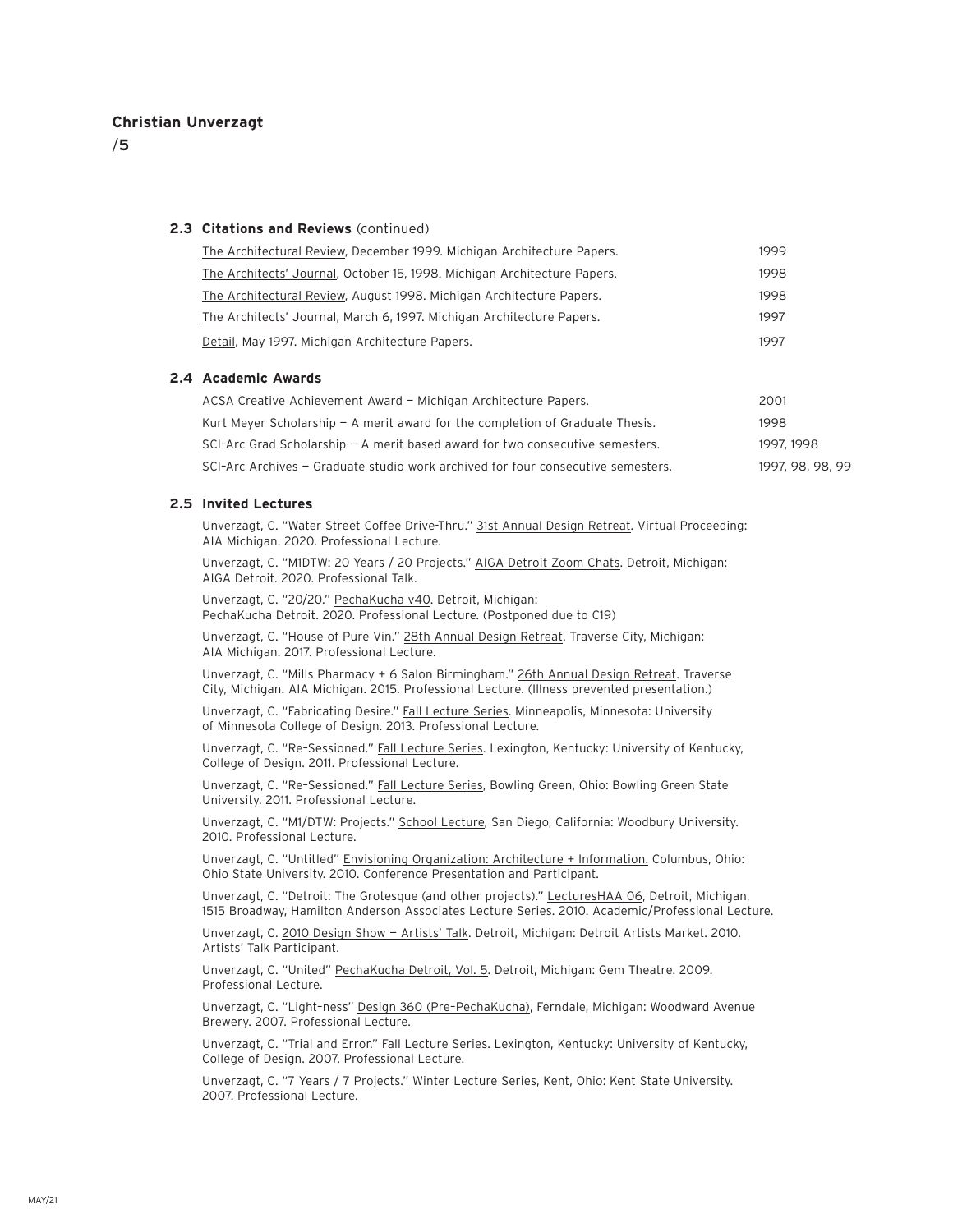/**6**

#### **2.5 Invited Lectures** (continued)

Unverzagt, C. & Benfield, C. "Recent Work." Windsor, Ontario, Canada: St. Claire College. 2005. Professional Lecture.

Unverzagt, C. & Benfield, C. "Recent Work." Detroit, Michigan: Wayne State University. 2004. Professional Lecture.

#### **2.6 Invited Exhibitions**

Unverzagt, C. "Signal-Return Letterpress Studio." Detroit Design 139. Detroit, Michigan: Detroit Design 139 Advocacy Platform. September–October 2017. Display Board.

Unverzagt, C. "House of Pure Vin." AIA Michigan Honor Awards Exhibition. Detroit, Michigan: DCDT Gallery Space. June 29, 2017. Project Board Panel.

Unverzagt, C. "Signal—Return Letterpress Studio." AIA Detroit Home & Building Tour. Detroit, Michigan: November 3, 2013. Open-House Building Tour.

Unverzagt, C. "Light–Lot." DELECTRICITY. Detroit, Michigan: Midtown Detroit. October 2012. Installation in collaboration with Stoss Landscape Urbanism, Illuminart, and M1DTW.

Unverzagt, C. "M1/DTW: MAKE–IT." rougeHAA: THE ARCHI–cultural SHIFT, Detroit, Michigan: September 21—23, 2012.

Unverzagt, C. "Studio Publications." Imaging Detroit. Detroit, Michigan: Perrien Park. Sept. 21—22, 2012. Studio books produced by students featured in the event's Library.

Andrew Herscher and Unverzagt, Christian. "How to Recuperate an Urban Crisis." Venice Biennale. Aug. 29—Nov. 25, 2012. Printed pamphlets written by A. Herscher, designed by C. Unverzagt.

Unverzagt, C. "M1/DTW: Artifacts & Identities." Detroit, Michigan: Signal-Return. April 6—June 9, 2012. Retrospective of posters, books, and identity work from 1995–2012.

Unverzagt, C. "10 Detroit Projects." rougeHAA: archi–CRITICAL, Detroit, Michigan. Jan. 26. 2012.

Unverzagt, C. "Chronic High" 2010 Design Show. Detroit, Michigan: Detroit Artists Market. Jan. 15—Feb. 13, 2010. Lighting Design.

Juan Rois and Unverzagt, Christian. "Untitled." Habitar, menjar i cuinar - To live, to eat, and to cook: a correspondence between 100 architects about housing. Barcelona: Sede del Col–legi d'Arquitectes de

Catalunya (COAC), Pl. Nova, 5, , Nov. 6, 2008—Jan. 5, 2009. Exhibition curated by Xavier Vendrell. Collaborative photographic entry with Juan Rois.

Unverzagt, C. "Diller+Scofidio Eames Book." 50 Books/50 Covers of 2004. New York, New York: AIGA National Design Center. Sept. 29—Nov. 29, 2005. Book Design.

Unverzagt, C. "Diller+Scofidio Eames Book." 50 Books/50 Covers of 2004. Boston, Massachusetts: AIGA National Design Conference. Sept. 15—18, 2005. Book Design.

Unverzagt, C & Benfield, C. "Sleeper Studio." 306090 05/06. Ann Arbor: Michigan. Taubman College Gallery, September, 2004. Exhibition panels and mock-ups to celebrate the launch of the journal 306090.

Unverzagt, C & Benfield, C. "6 Salon." AE M1 WC — Lecturers Exhibition. Ann Arbor: Michigan. Taubman College Gallery, February, 2004. Display Boards.

Unverzagt, C. "Sleeper Studio" eMeRGeNT 04/05. New York, New York: AIA NY Center for Architecture. January 2004. Group Show with Display Boards.

Unverzagt, C. "Sleeper Studio." Design Show. Detroit, Michigan: Detroit Artist's Market. January 2003. Group Show with Display Boards and Model.

Unverzagt, C. "Sleeper Studio." Dwellings. Austin, Texas. IDEA Gallery. January 2003. Group Show with Display Boards and Model.

Unverzagt, C. "Signal/To/Noise Table." Big Moves. Form Zero Gallery, Los Angeles, April 2001. Photo.

Unverzagt, C. "Projected Coincidents." SCI–Arc Graduate Thesis Show. Los Angeles, California: SCI–Arc. Long Gallery, January 1999. Thesis Drawings.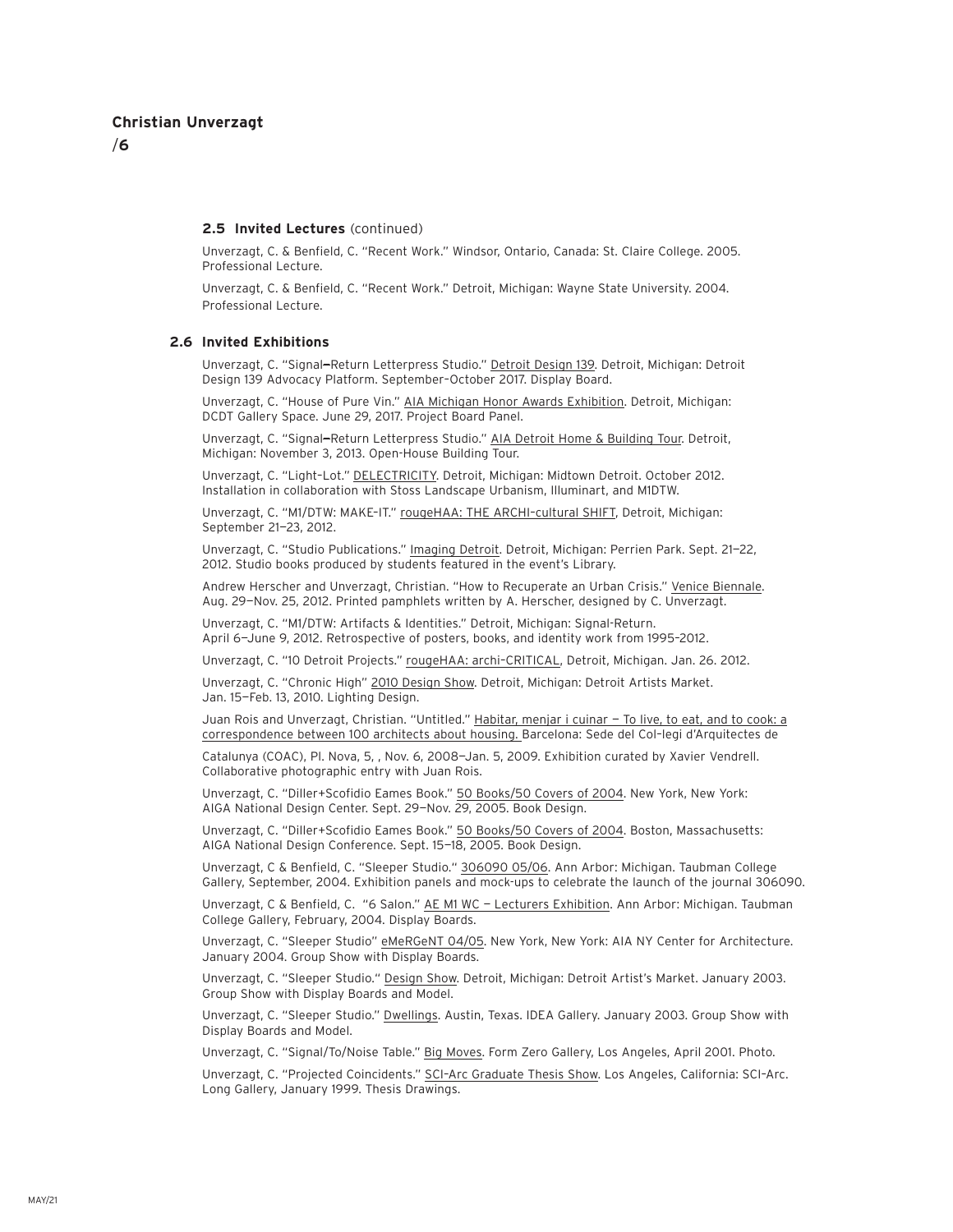/**7**

#### **2.6 Invited Exhibitions** (continued)

Unverzagt, C. "A Case for 13 Books." CASEWORK. Los Angeles, California: SCI–Arc. Main Space Gallery. April 1998. Furniture Design.

Unverzagt, C. "Centering the Periphery." Los Angeles, California: SCI–Arc. December 1998. Solo Exhibition of drawings produced during an academic exchange at the Bartlett.

Unverzagt, C. "Unit 12 Drawings." Bartlett End of Year Show - London: England. University College London. June 1998. Group show.

Unverzagt, C. "F–Space: 104 Pages." Los Angeles, California: SCI–Arc. April 1997.

Unverzagt, C. "Drawings for a Bicycle Ramp." Work on the Inbound. Los Angeles, California: SCI–Arc. Long Gallery. April 1996.

#### **2.7 Academic Publications**

| "Transmat Sleeper Studio." 306090. Volume 5 (New York: 306090 Books. 2003). p.152-161.        | 2003 |
|-----------------------------------------------------------------------------------------------|------|
| "Projected Coincidents," Dimensions, Volume 13 (Ann Arbor: Taubman College, 1999), p.112-121. | 1999 |
| "On Framing." Dimensions, Volume 10 (Ann Arbor: Taubman College, 1996), p.80–88.              | 1996 |

### **2.8 Commissioned Works & Projects at M1DTW**

| Barry Sampson Book<br>Book design for a tribute to Canadian architect Barry Sampson. In-Progress.                                    | $2021 -$  |
|--------------------------------------------------------------------------------------------------------------------------------------|-----------|
| Guthrie + Buresh Architects Website<br>Website as monograph for this California-based architecture practice. In-Progress.            | $2021 -$  |
| <b>Floyd Expansion</b><br>Design renovation of an 8000 sq.ft. workspace for Detroit-based start-up. Detroit, MI. Under Construction. | $2020 -$  |
| Seminole House<br>Renovation of an 8000 sq.ft. single-family Albert-Kahn designed residence: Detroit, MI. Under Construction.        | $2020 -$  |
| <b>Backyard House</b><br>Residential design for a 3500 sq.ft. private residence: Birmingham, MI. Under Construction.                 | $2019 -$  |
| Adare Garage<br>Design of a 1000 sq.ft. single-family garage residence: Birmingham, MI. Under Construction.                          | $2019 -$  |
| 8711 Grand River<br>Design studies for a 60000 sq.ft. former cold-storage building: Detroit, MI. In-Progress.                        | $2019 -$  |
| <b>Bloomscape HQ</b><br>Design renovation of a 12,000 sq.ft. workspace for Detroit-based online start-up. Detroit, MI. Built.        | 2019-2021 |
| 6 Salon (Birmingham Expansion)<br>Design/Build expansion of a 2000 sq.ft. salon: Birmingham, MI. Built.                              | 2020      |
| Working in Mumbai<br>Book design for a 352-page book on the work Rahul Mehotra by Archi-Tangle, Berlin. Printed.                     | 2013-2020 |
| Dynfly<br>Design of 4 additional locations for this color salon franchise. Various locations, MI. Built.                             | 2019-2020 |
| <b>XYZ</b><br>Identity refresh including branding, signage, on-line, and printed materials. Printed.                                 | 2019-2020 |
| Zhu Pei - Root & Contemporaneity<br>Book design for a publication on Minoru Yamasaki's M&T Bank Building in Buffalo, NY. Printed.    | 2019      |
| 6 Salon (Detroit)<br>Design/Build renovation of a 4000 sq.ft. salon: Detroit, MI. Built.                                             | 2019      |
| 6 Salon (Royal Oak Renovation)<br>Design/Build renovation of a 2500 sq.ft. salon following a flood: Detroit, MI. Built.              | 2019      |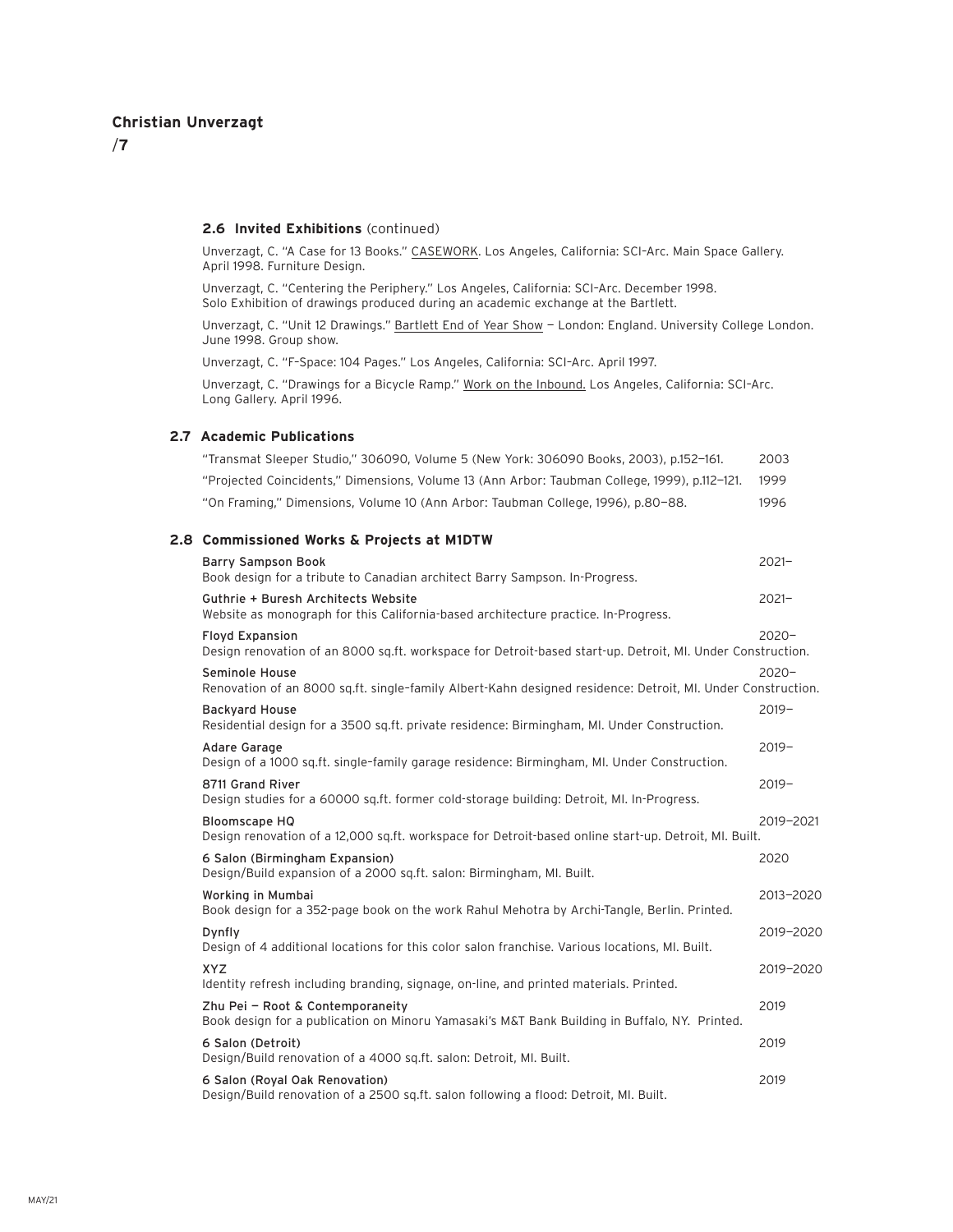| 6 Salon (Pop-up)<br>Design/Build pop-up salon designed and built in 11 days following a flood: Birmingham, MI. Built.                 | 2019        |
|---------------------------------------------------------------------------------------------------------------------------------------|-------------|
| VinVinVin<br>Design/Build interior kiosk for a new concept wine retailer: Ann Arbor, MI. Built.                                       | 2018-2019   |
| <b>Shindel Rock Offices</b><br>Interior renovation of a 3500 sq.ft. office for an accounting firm: Novi, MI. Built.                   | 2017-2019   |
| Core City Row Houses<br>Design of a 5-unit residential development. Detroit, MI. Proposal.                                            | 2017-2019   |
| <b>Floyd R&amp;D</b><br>Design renovation of a 2000 sq.ft. workspace for Detroit-based start-up. Detroit, MI. Built.                  | 2018-2019   |
| Dynfly<br>Design of a 1500 sq.ft. concept color salon. Shelby Township, MI. Built.                                                    | 2018-2019   |
| Temple Beth Zion Book<br>Book design on Buffalo's Mid-Century cast-in-place concrete synagogue. Printed.                              | 2018        |
| 8711 Grand River<br>Feasibility Study. Detroit, MI. Completed.                                                                        | 2018        |
| 2800 Block East Grand<br>Feasibility Study. Detroit, MI. Completed.                                                                   | 2018        |
| Oakridge Dental Center Offices<br>Design of a 3500 sq.ft. stand alone office for a dental practice. Rochester Hills, MI. Built.       | 2017-19     |
| <b>FLOYD HQ</b><br>Design renovation of a 3500 sq.ft. workspace for Detroit-based furniture start-up. Detroit, MI. Built.             | 2017-18     |
| Alex Emilio Website<br>Website refresh and relaunch. Completed.                                                                       | 2017-18     |
| Saad Dental<br>Identity refresh including branding, signage, on-line, and printed materials. Printed.                                 | 2017-18     |
| Dynfly<br>Design of a 1500 sq.ft. concept color salon. Canton, MI. Completed.                                                         | $2017 - 18$ |
| <b>MACC Church</b><br>Design renovation of a 10,000 sq.ft. community church building. Detroit, MI. Proposal.                          | $2017 - 18$ |
| Motor City Soap Branding Refresh<br>Identity refresh including branding, signage, packaging, and related printed collateral. Printed. | 2017        |
| 9950 Mack Avenue<br>Design renovation and expansion of a 6000 sq.ft. residential building. Detroit, MI. Proposal.                     | 2017        |
| Work/Garden Space<br>Design renovation of a 3000 sq.ft. workspace and adjacent garden: Detroit, MI. Proposal.                         | 2017        |
| Water Street Coffee Drive-thru (Kalamazoo)<br>Design of a new 750 sq.ft. coffee drive-thru: Kalamazoo, MI. Completed.                 | 2016-2017   |
| <b>Accounting Offices</b><br>Redesign of a 3500 sq.ft. accounting office: Novi, MI. Proposal.                                         | 2016        |
| Sugar Hill Arts Building<br>Mixed-use building with 72 rental units with 7000 sq.ft. retail, and parking: Detroit, MI. Proposal.      | 2016        |
| Charfoos Design Website<br>Website refresh and relaunch. Completed.                                                                   | 2016        |
| Big Cold Box<br>Façade studies for a vast cold storage building: Detroit, MI. Proposal.                                               | 2016        |
| D&D Storage<br>Design renovation of a 3000 sq.ft. industrial building for office/retail: Detroit, MI. Proposal.                       | 2016        |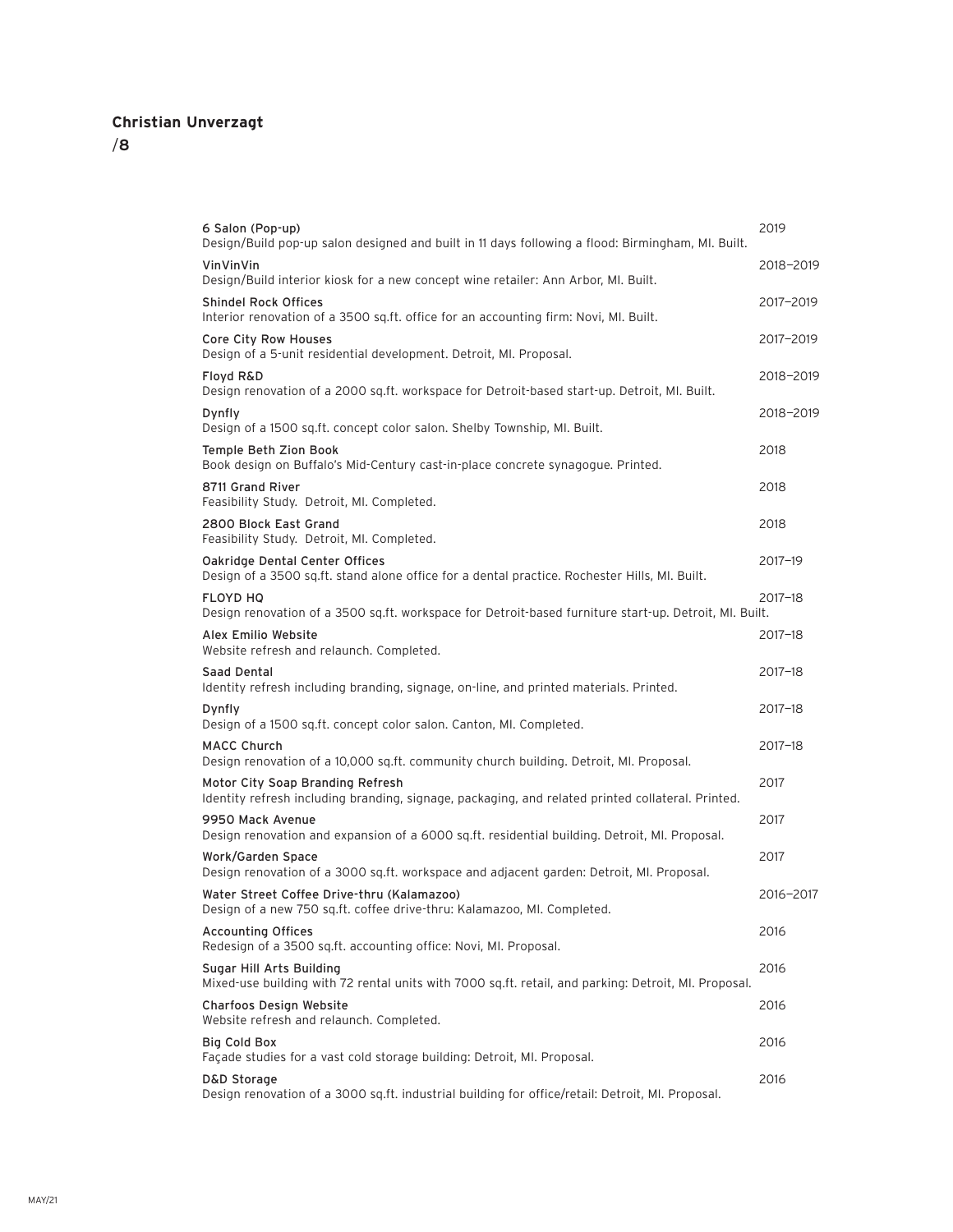| 2.8 Commissioned Works & Projects at M1DTW (continued)                                                                                           |           |
|--------------------------------------------------------------------------------------------------------------------------------------------------|-----------|
| Garden District<br>Urban Planning proposal for a new mixed-use green corridor: Detroit, MI. Proposal.                                            | 2016      |
| Hydroponic Farms<br>Design Studies for a 30,000 sq.ft. hydroponic farm: Detroit, MI. Proposal.                                                   | 2016      |
| Terry Sargent - Triptychs<br>Exhibition and publication design for the late architect Terry Sargent: Printed.                                    | 2016      |
| The Platform Offices<br>Design renovation of a 4000 sq.ft. office within the Fisher Building: Detroit, MI. Proposal.                             | 2016      |
| Mixed-Use Gratiot<br>Design of a 100 unit market and LIHTC housing development: Detroit, MI. Proposal.                                           | 2016      |
| 50 Republic<br>Design renovation of a 2000 sq.ft. retail space and photography studio: Detroit, MI. Proposal.                                    | 2016      |
| [Confidential]<br>Design Consultancy for a leading global material manufacturer: Completed.                                                      | 2016      |
| Fisher Building Research Study<br>Comprehensive historical and cultural research study: Detroit, MI. Completed.                                  | 2016      |
| City Apartment<br>Design renovation of a 1500 sg.ft. high-rise apartment: Detroit, MI. Built.                                                    | 2015-2017 |
| Water Street Coffee Cafe (Paw Paw)<br>Design of new 2,000 sq.ft. cafe and coffee drive-thru: Paw Paw, MI. Unrealized.                            | $2015 -$  |
| City of Detroit: Strategic Neighborhood Fund booklet<br>Graphic and Information Design for 3 neighborhood micro-districts: Detroit, MI. Printed. | 2015-2016 |
| One Care Offices<br>Design revnoation of 13,570 sq.ft. office space: Troy, MI. Built.                                                            | 2015-2016 |
| House of Pure Vin<br>Design/Build renovation of a 3000 sq.ft. retail wine shop: Detroit, MI. Built.                                              | 2015-2016 |
| <b>OVAD Stages</b><br>Design and Business Consultancy for a leading automotive photographer: Troy, MI. Completed.                                | 2015-2018 |
| <b>Bates Residence</b><br>Construction/Fabrication Consultation for a 6600 sq.ft. residence: Birmingham, MI. Completed.                          | 2015-2016 |
| <b>Ball AU</b><br>Schematic Design of a 30,000 sq.ft. office within a greenhouse: Melbourne, AUS. Completed.                                     | 2015      |
| <b>JB Cutting Offices</b><br>Design/build renovation of a 3000 sq.ft. office for a CNC fabricator: Mt. Clemens, MI. Built.                       | 2014-2015 |
| 313 Creative<br>Identity design including collateral and on-line materials. Printed.                                                             | 2015      |
| <b>Creative Entertaining</b><br>Book design. Printed.                                                                                            | 2015      |
| Spa Mariana<br>Identity refresh including collateral, signage, and all printed materials. Printed.                                               | 2014      |
| Ovad Automotive Photo Booth<br>Design of a fully-automated drive-through photo booth: Troy, MI. Built.                                           | 2014      |
| Dye & Dash<br>Design of a 2,000 sq.ft. color salon, including branding and print collateral: Troy, MI. Built.                                    | 2014      |
| RMA - The Kinetic City<br>Book design for a 176-page book on the emergent urbanism in India. Unrealized.                                         | 2013      |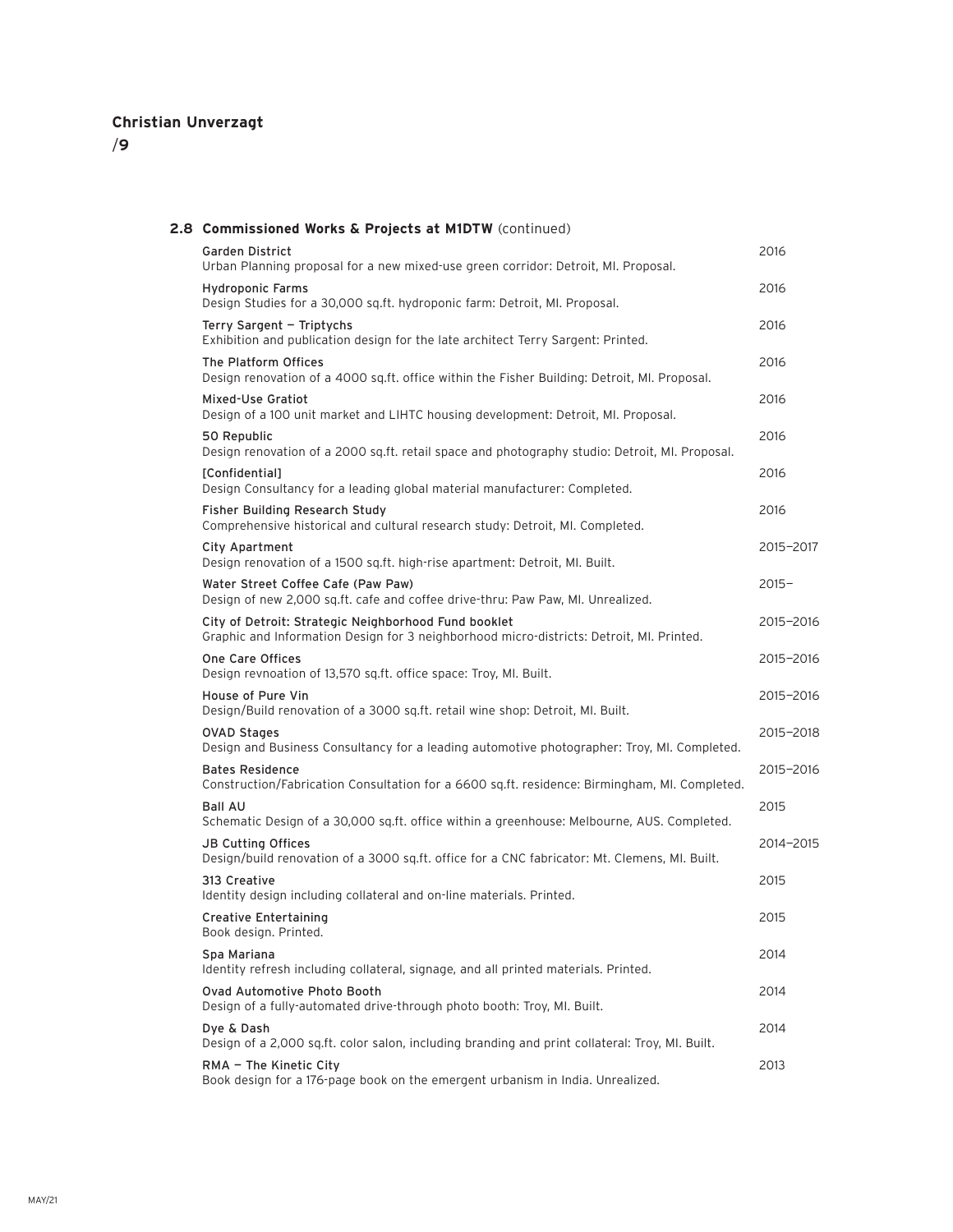| 2.8 Commissioned Works & Projects at M1DTW (continued)                                                                                       |           |
|----------------------------------------------------------------------------------------------------------------------------------------------|-----------|
| Shim Sutcliffe - The Passage of Time<br>Book design for a monograph on the work of Shim Sutcliffe for Dalhousie Press. Printed.              | 2011-2014 |
| Ganger Dermatology<br>Design renovation of a 7,000 sq.ft. dermatology clinic: Ann Arbor, MI. Built.                                          | 2013-2014 |
| 6 Salon (Old Woodward)<br>Design/Build renovation of a 4000 sq.ft. salon: Birmingham, MI. Built.                                             | 2013      |
| Zola Bistro<br>Identity refresh of collateral including menus, signage, and wayfinding: Ann Arbor, MI. Printed.                              | 2013      |
| <b>UXCA Wall</b><br>Design/Build surface installation for lobby of Samsung's UX Lab: San Francisco, CA. Realized.                            | 2013      |
| Sugar Hill Arts District<br>Identity design for a loose-knit arts area in Midtown Detroit. Proposal.                                         | 2012-2013 |
| Stencil Wall<br>Design/fabrication of an interactive wall of hanging stencil-cut letters: Detroit, MI. Realized.                             | 2013      |
| Makeup Counter<br>Design/Build furniture element for a make-up counter: Royal Oak, MI. Built.                                                | 2012-2013 |
| Yoga Shelter Midtown Detroit (Renamed Detroit Yoga Lab in 2015)<br>Design of a 3,000 sq.ft. yoga studio: Detroit, MI. Built.                 | 2011-2012 |
| Eliel & Eero Saarinen - Kleinhans Music Hall<br>Book design on the first building built by this father/son team outside Cranbrook. Printed.  | 2012      |
| The Unreal Estate Guide to Detroit<br>Book design on Andrew Herscher's work on Detroit for University of Michigan Press. Printed.            | 2012      |
| How to Recuperate an Urban Crisis<br>Pamphlet design for a glossary of urban figurations on Detroit. Printed.                                | 2012      |
| Gordon Bunshaft / SOM - Albright-Knox Art Gallery<br>Book design to commemorate the 50th anniversary of the Albright-Knox building. Printed. | 2012      |
| The River Cities Project<br>Exhibition Catalogue for the 5th International Architecture Biennale Rotterdam (IABR):<br>Making City. Printed.  | 2012      |
| Signal-Return Letterpress Studio<br>Design of a 3,000 sq.ft. letterpress studio in Detroit's Eastern Market: Detroit, MI. Built.             | 2011      |
| Mills Pharmacy<br>Design renovation of a 10,000 sq.ft. pharmacy, apothecary, and market: Birmingham, MI. Built.                              | 2010-2011 |
| Minoru Yamasaki - M&T Bank<br>Book design for a publication on Minoru Yamasaki's M&T Bank Building in Buffalo, NY. Printed.                  | 2011      |
| Lafayette Park Futbol Jersey<br>Pro-bono logo and t-shirt design for the Lafayette Park neighborhood soccer team:<br>Detroit, MI. Printed.   | 2011      |
| O'Donnell + Tuomey - Ways of Working<br>Book design for a publication on the work of Irish architects O'Donnell + Tuomey. Printed.           | 2010      |
| <b>Berkeley Architecture</b><br>Lecture posters for the architecture program at UC Berkeley. Printed.                                        | 2010-2016 |
| <b>MNGV Salon &amp; Spa</b><br>Design/build renovation of a 2500 sq.ft. cosmetics studio, salon and spa: Flint, MI. Built.                   | 2010      |
| Thom Mayne - The Continuity of Contradiction<br>Book design based on a career spanning lecture given by Thom Mayne. Printed.                 | 2010      |
| $MOS - Beginning$<br>Book design for a series of works on the young design practice MOS. Printed.                                            | 2009      |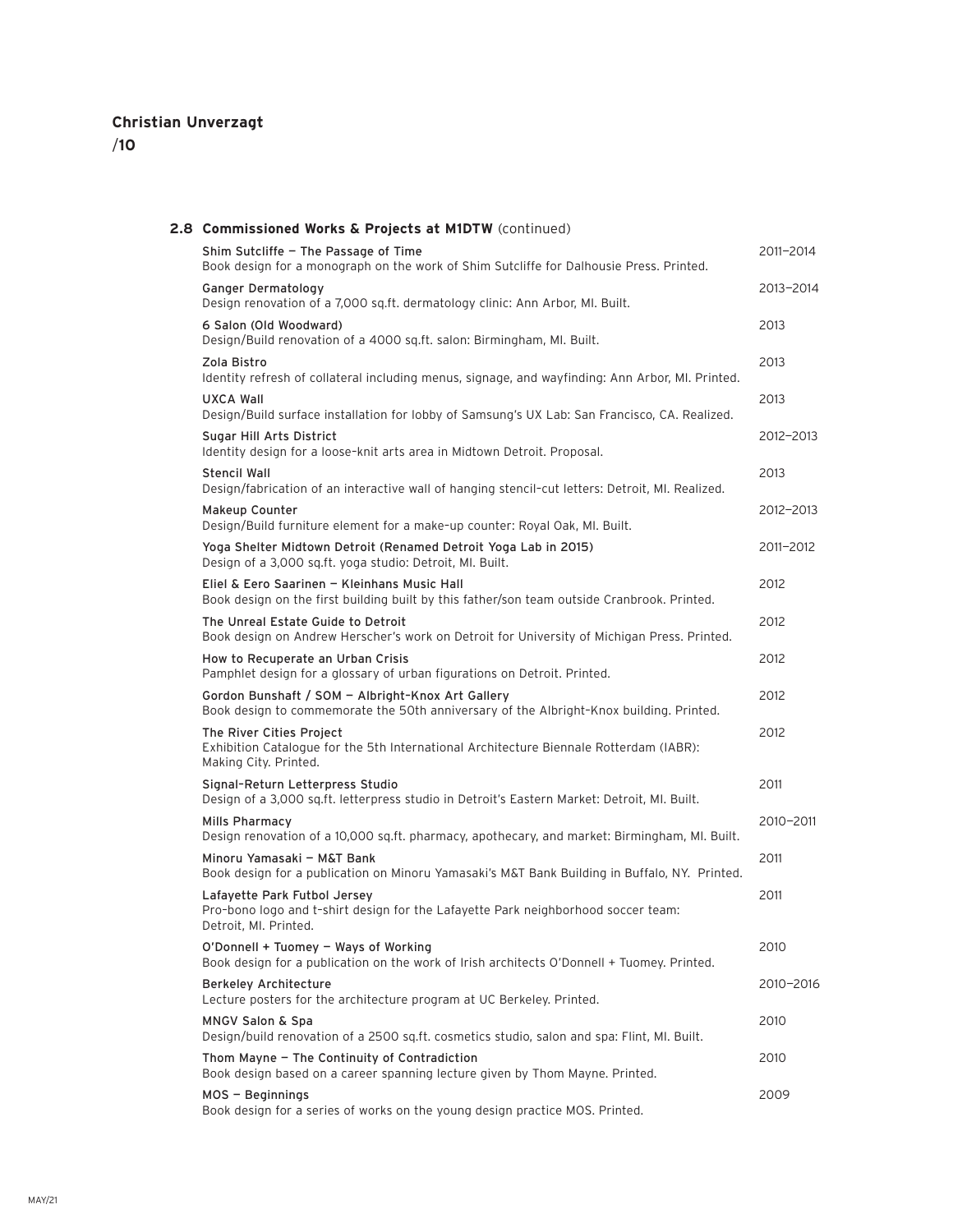| 2.8 Commissioned Works & Projects at M1DTW (continued)                                                                                                                                            |                |
|---------------------------------------------------------------------------------------------------------------------------------------------------------------------------------------------------|----------------|
| <b>Outside Partnership</b><br>Branding, print and on-line identity for a landscape architecture practice. Printed.                                                                                | 2009           |
| The Future of Innovation<br>Design and creative direction for an on-line project focused on innovation. Completed.                                                                                | 2009           |
| Alex Emilio Salon<br>Identity refresh including branding, ads, signage, on-line, and all printed materials. On-going.                                                                             | 2009-present   |
| United<br>Adaptive reuse of a dormant pedestrian bridge 180 feet above street level: Detroit. Proposal.                                                                                           | 2009           |
| <b>Traffic</b><br>Design/build for a 1500 sq.ft. lounge: Southfield, MI. Unrealized.                                                                                                              | 2009           |
| University of Kentucky College of Design (UK/CoD)<br>Re-branding, print and on-line identity for three departments under the umbrella. Printed.                                                   | 2008-2013      |
| Pekoe & Joe<br>Interior and exterior renovation for a small, independent eatery & café: Waterford, MI. Built.<br>Graphic identity, collateral items, building and environmental signage. Printed. | 2008           |
| The Nail Lounge<br>Design/build of a 1700 sq.ft. manicure salon: Clinton Township, MI. Built.                                                                                                     | 2008           |
| Hitoshi Abe - on-the-spot (MAP 14)<br>Publication design on the work of Hitoshi Abe. Printed.                                                                                                     | 2006-2008      |
| Daniel Solomon - Cosmopolis (MAP 13)<br>Publication design for a lecture given by Daniel Solomon. Printed.                                                                                        | 2008           |
| Integrated Design: MORPHOSIS/ARUP/GSA<br>Book design for a workshop on the collaborative design process of the SF Federal Building.<br>Printed.                                                   | 2008           |
| Martin Prosperity Institute for the Rotman School at the MaRS Centre<br>Design renovation of a 5000 sq.ft. office in the former Toronto General Hospital: Toronto. Built.                         | 2007-2008      |
| <b>Hamilton Anderson Refresh</b><br>Revamped identity & collateral package for Hamilton Anderson Associates/HAA: Detroit, MI. Printed.                                                            | 2007-09, 13-14 |
| Michigan Architecture<br>Revamped identity including printed collateral and website. Printed.                                                                                                     | 2006-2008      |
| Portico<br>Redesign of a tri-annual architecture alumni/ae periodical. Printed.                                                                                                                   | 2007-2008      |
| Tod Williams Billie Tsien - Art and Use<br>Book design for a lecture on the work of Tod Williams and Billie Tsien. Printed.                                                                       | 2007           |
| LVL Salon<br>Interior and exterior design renovation for a small salon: Waterford, MI. Built.<br>Graphic identity, collateral items, building and environmental signage. Printed.                 | 2007-2008      |
| <b>WORK: Detroit Gallery</b><br>Design/Build renovation of a 1600 sq.ft. gallery: Detroit, MI. Built.                                                                                             | 2007           |
| 5D - Detroit Design Workshop<br>Publication design documenting the 2007 Detroit Workshop. Printed.                                                                                                | 2007           |
| <b>Creative Class Group</b><br>Collateral, wordmark and identity quidelines for an international consulting group. Printed.                                                                       | 2007           |
| Volume: Warchitecture<br>Information design in collaboration with Andrew Herscher for Volume magazine. Printed.                                                                                   | 2007           |
| Detroit Center Signage<br>Interior wayfinding signage for UM's Detroit Center. Printed.                                                                                                           | 2007           |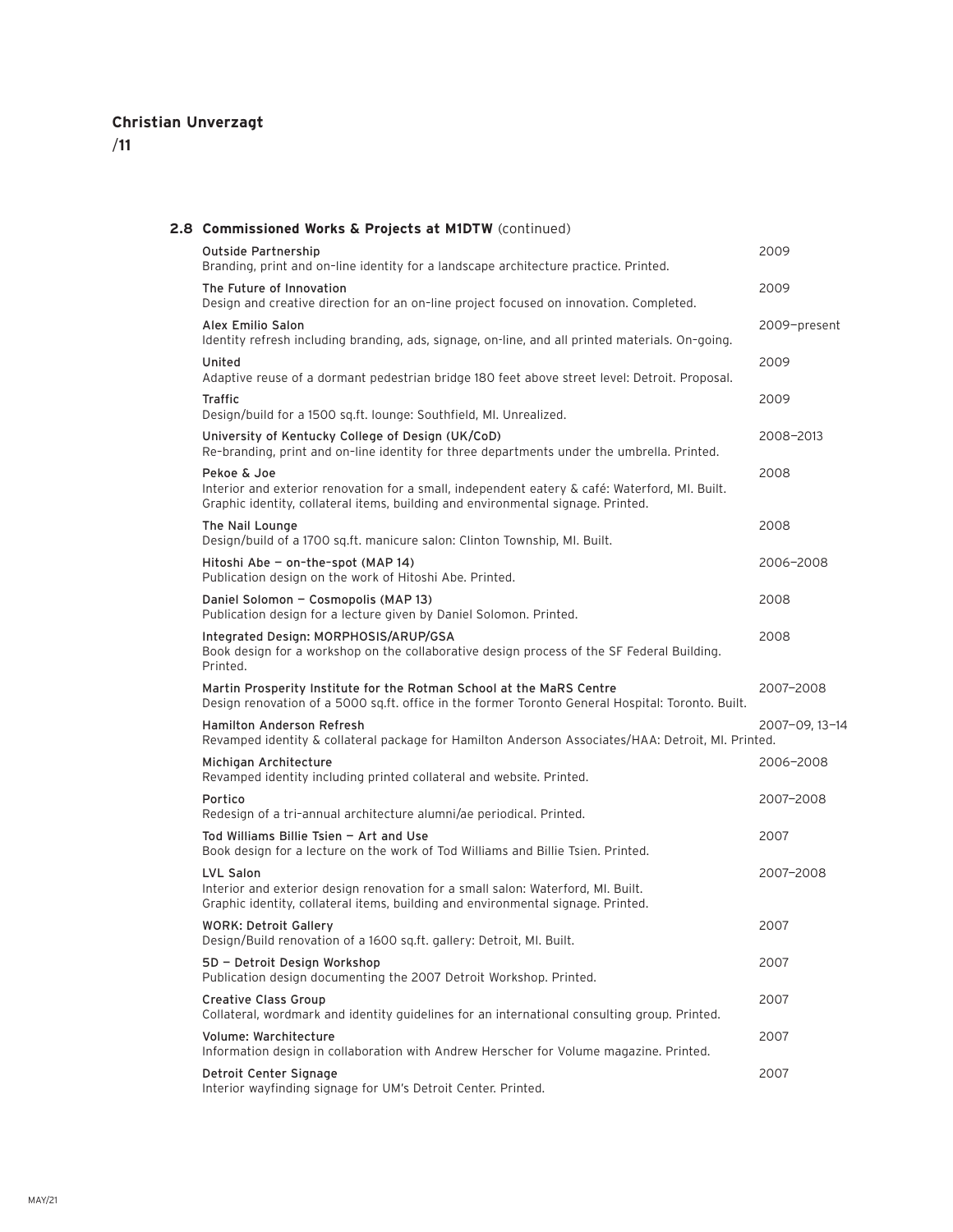| 2.8 Commissioned Works & Projects at M1DTW (continued)                                                                                                                                                               |              |
|----------------------------------------------------------------------------------------------------------------------------------------------------------------------------------------------------------------------|--------------|
| Shim Sutcliffe - Integral House<br>Book design for Shim Sutcliffe's Integral House. Printed.                                                                                                                         | 2006         |
| Steven Holl - Hybrid Instrument<br>Book design on Steven Holl's Iowa Museum of Art & Art History. Printed.                                                                                                           | 2006         |
| 6 Salon (Birmingham)<br>Design/Build renovation of a 1500 sq.ft. salon: Birmingham, MI. Built.                                                                                                                       | 2006         |
| Architecture Radio<br>Identity and experience design for a repository of online architecure lecture videos. Unrealized.                                                                                              | 2006         |
| Taubman College 100<br>A book, banners, posters, & more in celebration of the college's centennial: Ann Arbor. Printed.                                                                                              | 2006         |
| 1581 E. Nine Mile<br>Design/Build interior renovation of a 5000 sq.ft. video production studio: Ferndale. Built.                                                                                                     | 2006         |
| Sensitile<br>Identity/collateral design for an innovative award-winning material product: Detroit, MI. Printed.                                                                                                      | 2006-07      |
| Court House<br>Residential design for a 3500 sq.ft. private residence: Birmingham, MI. Unbuilt.                                                                                                                      | 2004-06      |
| <b>Conference Room</b><br>Design/Build conference room renovation: Detroit. Built.                                                                                                                                   | 2005-2006    |
| <b>Priss</b><br>Identity design and interactive online portfolio for a skilled makeup artist. Unreleased.                                                                                                            | 2006         |
| David Chipperfield - Architectural Presence<br>Publication design documenting the Anchorage Museum by Chipperfield Architects. Printed.                                                                              | 2006         |
| On Wright<br>Catalogue design for Wright's Martin House Visitors' Center proposals. Printed.                                                                                                                         | 2005         |
| Steven Holl - Porosity<br>Publication design for a lecture given by Steven Holl. Printed.                                                                                                                            | 2005         |
| <b>Stone Surfaces</b><br>Comprehensive visual identity and collateral items for engineered stone studio. Printed.                                                                                                    | 2005         |
| Michigan Debates on Urbanism<br>Three books capturing a series of debates on issues of contemporary urbanism. Printed.                                                                                               | 2004-2005    |
| <b>DC House</b><br>Residential interior renovation of a 4000 sq.ft. private residence: Washington, DC. Built.                                                                                                        | 2004-2005    |
| Millennium Properties<br>Interior and exterior renovation for a small realty company: Waterford, MI. Built.<br>Revamped graphic identity, collateral items, building and property signage. Printed.                  | 2004-2005    |
| Stringer<br>Pro-bono AIA Detroit Storefront Installation. Realized.                                                                                                                                                  | 2005         |
| Charfoos Design<br>Comprehensive visual identity and collateral items for an interior design studio. Printed.                                                                                                        | 2004-present |
| DAVO Photographic Studio<br>Design/Build renovation of 3000 sq.ft. work spaces within a photography studio: Troy, MI. Built.                                                                                         | 2003-2004    |
| This is Not A Book Diller + Scofidio - 2002 Charles & Ray Eames Lecture (MAP 10)<br>Collapsing production + presentation in book form with D+S's Eyebeam proposal. Printed.                                          | 2003-2004    |
| <b>Surface Concreteworks</b><br>Comprehensive visual identity and collateral for a studio which forms custom concrete. Printed.                                                                                      | 2003-2004    |
| Northwest Activities Center<br>12,000 sq.ft. interior athletic center reorganization & refinishing in just 35 days: Detroit, MI. Built.<br>Comprehensive visual branding identity and wayfinding system. Unrealized. | 2003         |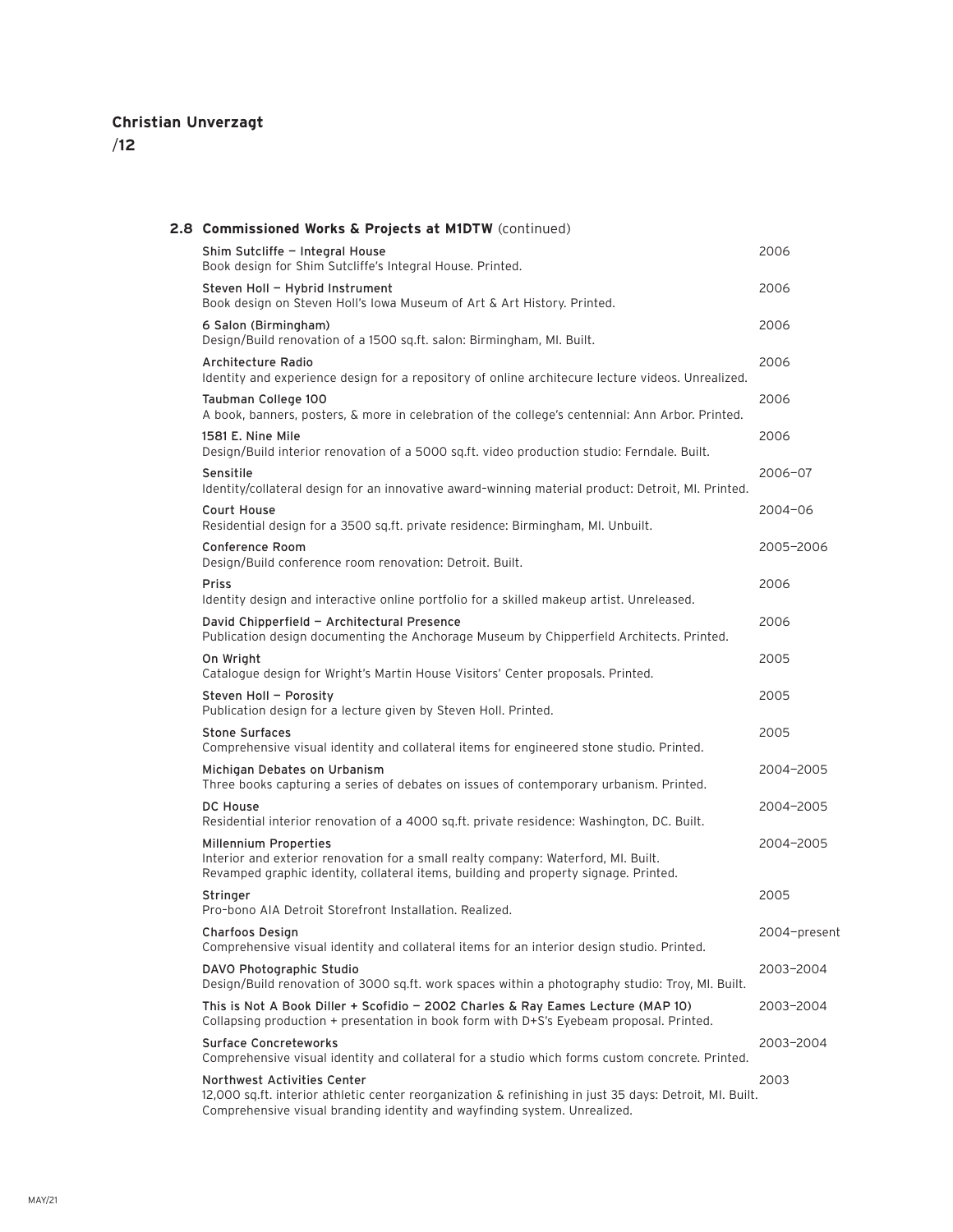| 2.8 Commissioned Works & Projects at M1DTW (continued)                                                                                    |              |
|-------------------------------------------------------------------------------------------------------------------------------------------|--------------|
| Architecture Sucks T-shirt<br>T-shirt designed for archinect.com inspired by late rock critic Lestor Bangs Detroit shirt. Printed.        | 2004         |
| Soft Hard + Green<br>Competition proposal for an urban plaza in Lafayette Park, Detroit. Competition Entry. Finalist.                     | 2004         |
| Toshiko Mori - Materials, Fabrication & Performance<br>Publication of recent work by the New York architect. Printed.                     | 2003         |
| 6 Salon (collateral)<br>On-going brand management including website, ads, signage, and all printed materials.                             | 2002-present |
| 6 Salon (Royal Oak)<br>Design and custom fabrication of a 2500 sq.ft. hair salon: Royal Oak, MI. Built.                                   | 2002-2003    |
| Between Earth & Sky<br>Catalogue for an exhibition of Balthazar Korab's photograph's of Eero Saarinen's work. Printed.                    | 2003         |
| <b>Arcus Foundation Endowment</b><br>Poster for an endowment dedicated to issues of gender, sexuality, & built environment. Printed.      | 2002-2003    |
| Projecting Petersburg<br>Poster promoting a symposium dedicated to the 300th anniversary of St. Petersburg. Printed.                      | 2003         |
| 1603 E. Nine Mile<br>Comprehensive interior renovation of a 3000 sq.ft. office building: Ferndale, MI. Built.                             | 2002-2003    |
| Sleeper Studio<br>Interior renovation prototypes for a 300 sq.ft. electronic music studio: Detroit, MI. Unrealized.                       | 2002-2003    |
| Post-Digital Painting<br>Exhibition Catalogue design for the Cranbrook Museum of Art. Printed.                                            | 2002         |
| Shim Sutcliffe - Wood, Water & Weathering Steel (MAP 9)<br>The first comprehensive publication of work from the Canadian couple. Printed. | 2002         |
| Rafael Moneo: Recent Architecture<br>Display fabrication and installation for an exhibition at the Cranbrook Museum of Art. Built.        | 2002         |
| Apartment 2805<br>Interior renovation of a 800 sq.ft. high-rise apartment: Detroit, MI. Built.                                            | 2002         |
| <b>PLY Architecture</b><br>A portfolio not as a retrospective document, but an instrument to chart new directions. Printed.               | 2002         |
| <b>Bowers Building</b><br>Design renovation of an 8000 sq.ft. building into residential lofts: Kalamazoo, MI. Unrealized.                 | 2002         |
| <b>Baldwin House</b><br>Design for the renovation of a 3000 sq.ft. single-family residence: Birmingham, MI. Unrealized.                   | 2001         |
| 54 Sound<br>Design/Build of 500 sq.ft. professional sound studio: Ferndale, MI. Built.                                                    | 2001         |
| M1 Office<br>Design renovation of an 800 sq.ft. work space in the Russell Industrial Center in Detroit. Built.                            | 2001         |
| Albert Kahn: Inspiration for the Modern<br>Exhibition catalogue and signage design for the University of Michigan Museum of Art. Printed. | 2001         |
| Pasadena Museum of California Art<br>Design of identity and collateral elements for a museum dedicated to California art. Printed.        | 2001         |
| Arctic Fusion<br>A series of invitations to the Detroit Zoo for the world's largest polar bear exhibit. Printed.                          | 2001         |
| Architectures of Globalization<br>Poster for a symposium at UC Berkeley on the impact of globalization on architecture. Printed.          | 2000         |
| Water Street Coffee Joint II<br>Design study for a free-standing coffee shop: Kalamazoo, MI. Unbuilt.                                     | 2000         |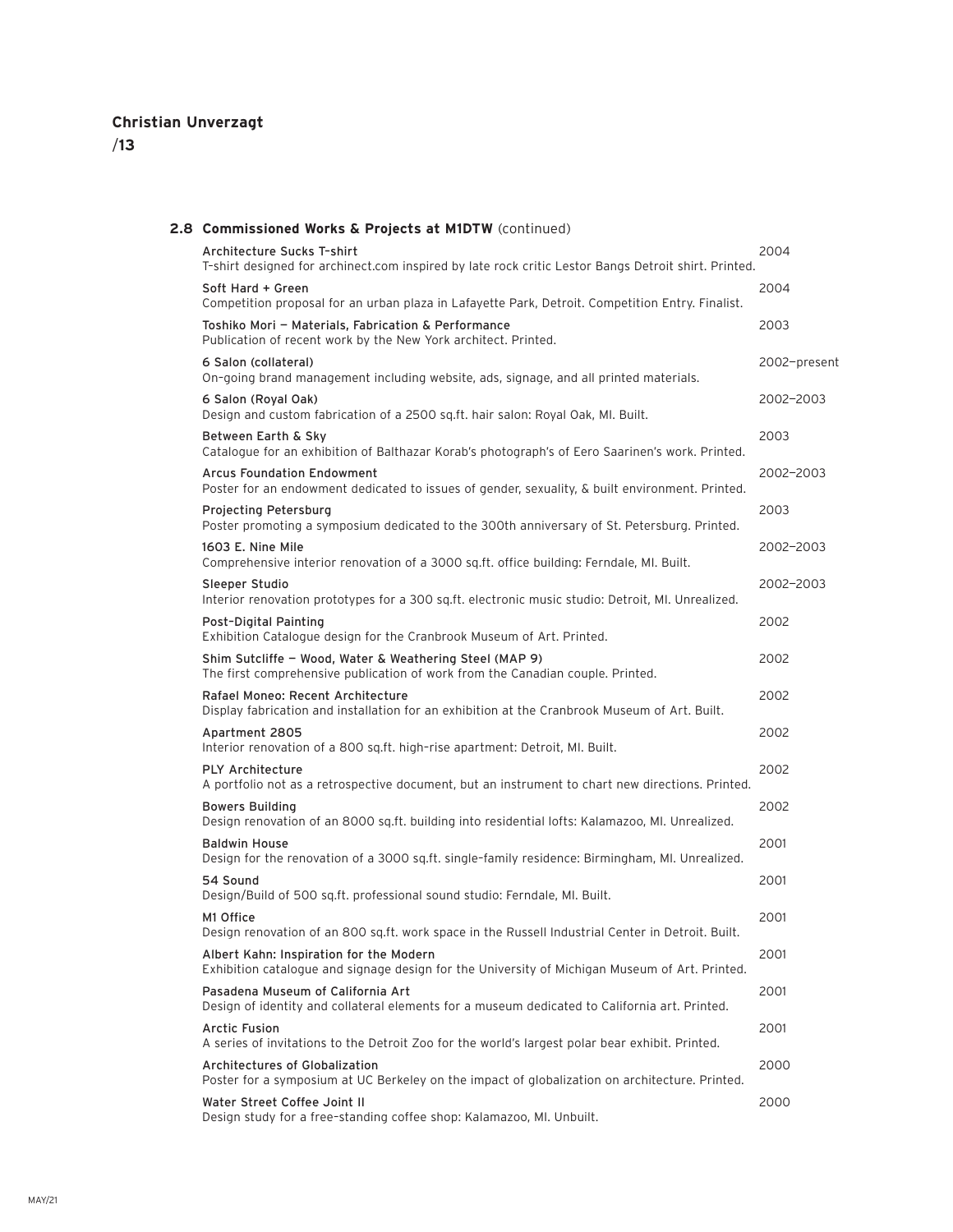/**14**

| SIGNAL/TO/NOISE<br>Design/Build conversion of a warehouse dock into reception/conference spaces: Detroit, MI. Built.                                                                                                                                                                                                    | 2000      |
|-------------------------------------------------------------------------------------------------------------------------------------------------------------------------------------------------------------------------------------------------------------------------------------------------------------------------|-----------|
| Michigan Architecture Papers<br>Award-winning series of publications profiling lectures given at the University of Michigan by<br>prominent architects including Daniel Libeskind, RoTo, Mecanoo, Williams Tsien, Rafael Viñoly,<br>Patkau Architects, Will Bruder, Gigon/Guyer, Shim Sutcliffe, Rafael Moneo: Printed. | 1995-2008 |
| Full listing posted at M1DTW.com/Chronology                                                                                                                                                                                                                                                                             |           |
| 2.9 Funded Research (Directed)                                                                                                                                                                                                                                                                                          |           |
| UM Detroit Center, Faculty Director. Taubman College Building Design Workshop project.<br>Design/Build project for a reception desk and building signage for UM's Detroit outpost.<br>Budget: \$10,000.                                                                                                                 | 2005      |
| UM Media Union Gallery Desk, Faculty Director. UM Building Design Workshop project.<br>Design/Build project for an attendant desk for the Media Union Gallery.<br>Budget: \$2,500.                                                                                                                                      | 2001      |
| Media Union Info Point, Faculty Director. UM Building Design Workshop project.<br>Design of an information point and circulation study for the UMMU (un-realized).<br>Budget: \$10,500.                                                                                                                                 | 2001      |
| 2.10 Professional Design Work (Freelance)                                                                                                                                                                                                                                                                               |           |
| Freelance Designer: Los Angeles, San Francisco, London<br>Clients include LA Forum, SCI-Arc, Big Biscuit Gallery, Big Soft Orange.<br>Independent projects along with design and research for faculty, institutions, & organizations.                                                                                   | 1996-1999 |
| Ten Years After<br>Poster design for a conference on the 10th Anniversary of the fall of the Berlin Wall. Printed.                                                                                                                                                                                                      | 1999      |
| M1 Gallery<br>Design of a 1500 sq.ft. below-street gallery off Old Woodward Avenue: Birmingham, MI. Unbuilt.                                                                                                                                                                                                            | 1999      |
| A Case for 13 Books<br>A four-sided case for displaying, organizing and archiving a collection of small books. Built.                                                                                                                                                                                                   | 1999      |
| Making & Meaning Posterbook<br>A study in imposition and the transformation of a signature sheet into two forms. Printed.                                                                                                                                                                                               | 1999      |
| Big Soft Orange<br>Collateral pieces for the organization behind the exhibition of young Dutch architects. Printed.                                                                                                                                                                                                     | 1999      |
| 2.11 Professional Design Research (with others)                                                                                                                                                                                                                                                                         |           |
| Opposing Els - Designer - Gary Paige Studio, Los Angeles.<br>Research and drawings investigating new modes of housing for Los Angeles.                                                                                                                                                                                  | 1999      |
| Under the Influence: The Complex Logic of Urban Space<br>Researcher for Roger Sherman Architecture & Urban Design, Los Angeles.<br>Responsible for the production of drawings to support research text.<br>Published, Univeristy of Minnesota 2010.                                                                     | 1997-1998 |
| Notes on Almost Nothing - Surveyor - Haus Esters & Haus Lange, Krefeld, Germany.<br>A documentation of Mies van der Rohe's two extant brick villas. National Brunner Award in 1995.<br>Mies van der Rohe's Krefeld Villas, Kent Kleinman and Leslie van Duzer, published by<br>Princeton Architectural Press in 2005.   | 1995-1996 |

2 by [2x2,4,6,8,10] Wall — Designer / Craftsman — Kent Kleinman's Analogous House. 1994—1995 An investigation of the vernacular wall and window through dimensional lumber and framing(s). This work has been exhibited at Yale University, Copenhagen, Chicago, Ann Arbor, and Prague.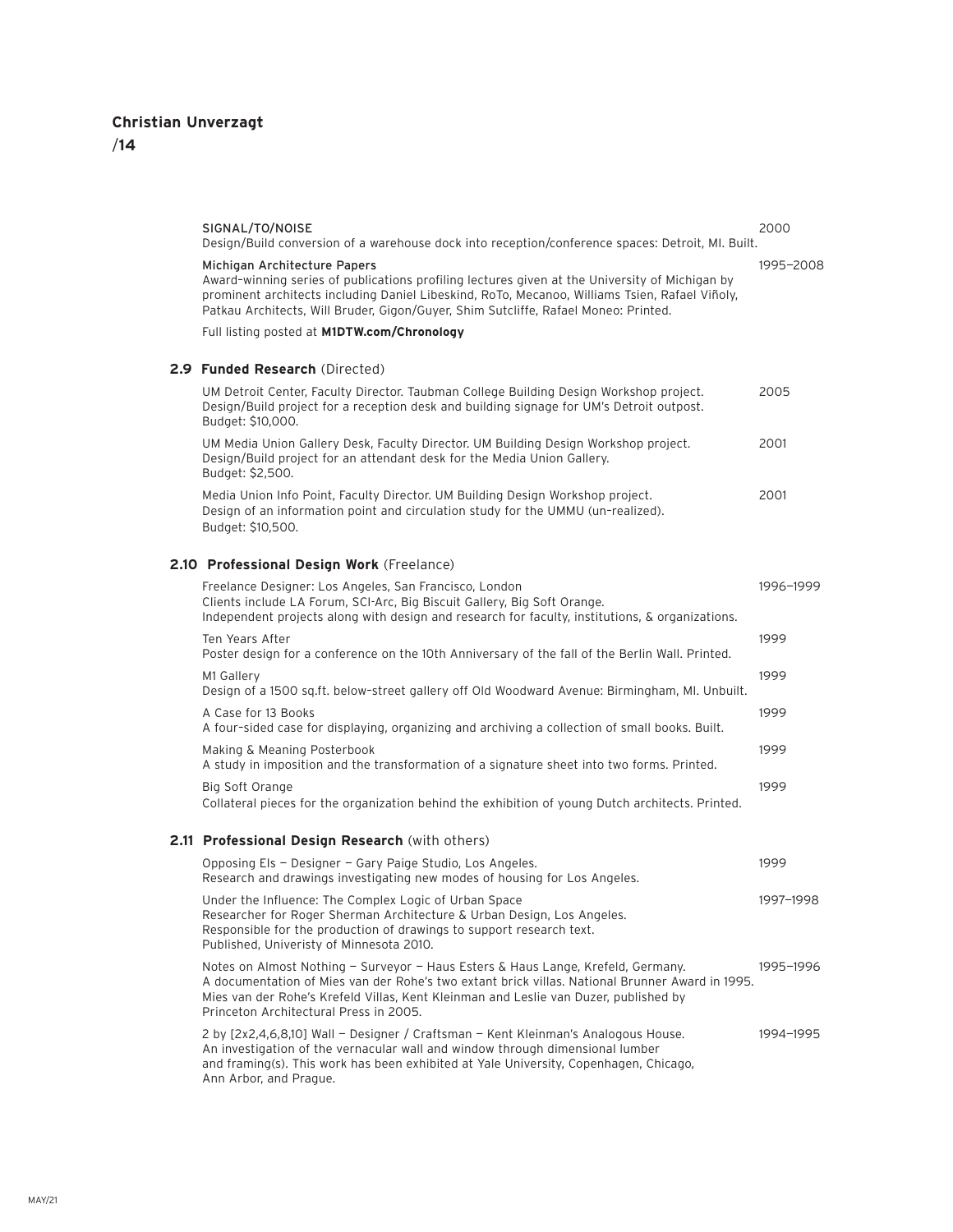#### **2.12 Other Professional Experience**

| In-House Designer, University of Michigan Architecture Program - Ann Arbor, MI.<br>Founding designer of the Michigan Architecture Papers books on architecture.<br>Design/production of several exhibitions including RoTo Architects, Morphosis, and House (haus). | 1995-1996 |
|---------------------------------------------------------------------------------------------------------------------------------------------------------------------------------------------------------------------------------------------------------------------|-----------|
| Intern Architect, Stone Marraccini Patterson - San Francisco, CA.<br>Preparation of construction documents & development plans for university and health<br>care facilities. Assistance to designers through site, building and interior model making.              | 1994      |
| Intern Architect, Babcock Design Studio - Ann Arbor, MI.<br>Preparation of construction documents for residential construction.                                                                                                                                     | 1993      |

### **TEACHING ACTIVITY**

### **3.1 Courses Taught at the University of Michigan**

| Architectural Design UG3 (Arch 432) - Coordinator<br>Dimensions (volume 34) (Arch 466)                                                                                                                                                                       | 2020-2021 |
|--------------------------------------------------------------------------------------------------------------------------------------------------------------------------------------------------------------------------------------------------------------|-----------|
| Architectural Design 2G1/3G4 (Arch 552)<br>Dimensions (volume 33) (Arch 466)                                                                                                                                                                                 | 2019-2020 |
| Architectural Design 2G1/3G4 (Arch 552)<br>Dimensions (volume 32) (Arch 466)                                                                                                                                                                                 | 2018-2019 |
| Architectural Design 2G1/3G4 (Arch 552)<br>Dimensions (volume 31) (Arch 466)                                                                                                                                                                                 | 2017-2018 |
| Architectural Design 2G1/3G4 - OPEN (Arch 552)<br>Dimensions (volume 30) (Arch 466)                                                                                                                                                                          | 2016-2017 |
| Thesis Studio - Trending-Not-Trending (Arch 662)<br>Thesis Development Seminar - Trending-Not-Trending (Arch 660)<br>Dimensions (volume 29) (Arch 466)                                                                                                       | 2015-2016 |
| Thesis Studio - Whiteboxed (Arch 662)<br>Thesis Development Seminar - Whiteboxed (Arch 660)<br>Dimensions (volume 28) (Arch 466)<br>Architectural Design 3G2 (Arch 412)                                                                                      | 2014-2015 |
| Thesis Studio - Glitch.Scape. (Arch 662)<br>Thesis Development Seminar - Glitch. Scape. (Arch 660)<br>Dimensions (volume 27) (Arch 466)                                                                                                                      | 2013-2014 |
| Thesis Studio - The Steel-Belted-Radial-City-Beautiful. (Arch 662)<br>Thesis Development Seminar - The Steel-Belted-Radial-City-Beautiful. (Arch 660)<br>Dimensions (volume 26) (Arch 466)<br>3G1 Design Studio (w/ Moran & Hansen) (Arch 402) - Coordinator | 2012-2013 |
| Architectural Representation (Arch 516)<br>Dimensions (volume 25) (Arch 466)<br>3G1 Design Studio (w/ Sheridan & Schmidt) (Arch 402) - Coordinator<br>Architectural Design UG2 (Arch 322)                                                                    | 2011-2012 |
| Architectural Design 2G2/3G5 - The Normal (Arch 562)<br>Architectural Representation (Arch 516)<br>Dimensions (volume 24) (Arch 466)<br>3G1 Design Studio (w/ Harmon & Schmidt) (Arch 402) - Coordinator                                                     | 2010-2011 |
| Architectural Design 2G2/3G5 - The Grotesque (Arch 562)<br>Architectural Representation (Arch 516)<br>Dimensions (volume 23) (Arch 466)<br>3G1 Design Studio (w/ Harmon & Miller) (Arch 402) - Coordinator                                                   | 2009-2010 |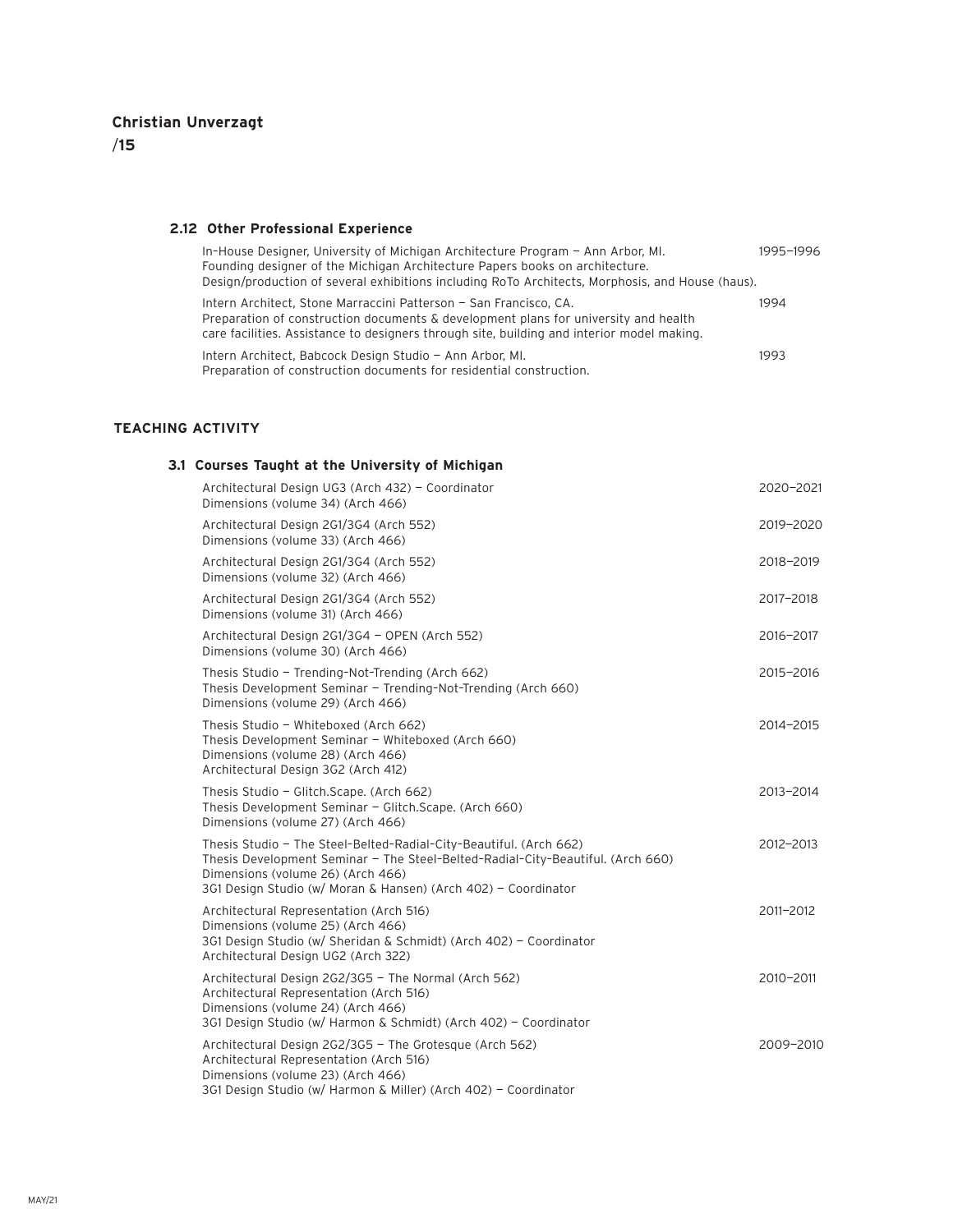# /**16**

| 3.1 Courses Taught at the University of Michigan (continued)                                                                                                                                                                        |           |
|-------------------------------------------------------------------------------------------------------------------------------------------------------------------------------------------------------------------------------------|-----------|
| Architectural Representation (Arch 516)<br>Dimensions (volume 22) (Arch 509)<br>3G1 Design Studio (w/ Daubmann & Sirota) (Arch 402) - Coordinator                                                                                   | 2008-2009 |
| Architectural Representation (Arch 516)<br>Dimensions (volume 21) (Arch 509)<br>3G1 Design Studio (w/ Graebner & Trandafirescu) (Arch 402) - Coordinator<br>Graphic Communications (Arch 202) - Principal Instructor                | 2007-2008 |
| Architectural Representation (Arch 516)<br>Dimensions (volume 20) (Arch 509)<br>3G1 Design Studio (w/ Gilpin & Olsen) (Arch 402) - Coordinator<br>Graphic Communications (Arch 202)                                                 | 2006-2007 |
| Architectural Design 2G1/3G4 (Arch 552)<br>Architectural Representation (Arch 516)<br>Dimensions (volume 19) (Arch 509)<br>3G1 Design Studio (w/ Gilpin & Rois) (Arch 402) - Coordinator<br>Graphic Communications (Arch 202)       | 2005-2006 |
| Dimensions (volume 18) (Arch 509)<br>Architectural Design UG4 (Arch 442) - Coordinator<br>3G1 Design Studio (w/ Gilpin & Rois) (Arch 402) - Coordinator<br>Graphic Communications (Arch 202)                                        | 2004-2005 |
| Architectural Design UG4 (Arch 442)<br>3G1 Design Studio (w/ Gilpin) (Arch 402) - Coordinator<br>Graphic Communications (Arch 202)                                                                                                  | 2003-2004 |
| Architectural Design 2G2/3G5 (w/ Glenn Murcutt) (Arch 562)<br>Architectural Design 2G1/3G4 (Arch 552)<br>Dimensions (volume 17) (Arch 509)<br>3G1 Design Studio (w/ Buresh & Knapp) (Arch 402)<br>Graphic Communications (Arch 202) | 2002-2003 |
| Graduate Design Studio Abroad, Florence, Italy<br>Experiencing the City seminar, Florence, Italy<br>Architectural Design UG2 (Arch 322)<br>Graphic Communications (Arch 202)                                                        | 2001-2002 |
| Representing Architecture (Arch 509)<br>Architectural Design UG2 (Arch 322)<br>Architectural Design UGI (Arch 312)                                                                                                                  | 2000-2001 |
| Representing Architecture (Arch 509)<br>Representing Architecture (Arch 509)<br>Architectural Design UG2 (Arch 322)<br>Architectural Design UGI (Arch 312)                                                                          | 1999-2000 |
|                                                                                                                                                                                                                                     |           |

### **3.2. Thesis Committees within Taubman College**

| Sydney Brown, Siyu Chen, Peter Choi, Brooke Dexter, Youchiang Feng, Alex Hengistereck, Allyson 2015–2016<br>Hrit, Ryan Mason, Reid Mauti, Cody Newman, Kevin Rosenberg, Adam Wilbanks, Wenye Zhu |           |
|--------------------------------------------------------------------------------------------------------------------------------------------------------------------------------------------------|-----------|
| Andrew Davis, Jhana Frederiksen, Alina Granville, Hao He, Clarke Lewis, Yojairo Lomeli, Sidney<br>Migoski, Lisa Macfarlane, Lauren MacKenzie, Xutad Wang, Clayton Wenrick, Jody Zimmer           | 2014-2015 |
| Katalina Co, Enesh Easlick, Lyla Feinsod, Jeffery Nader, Amer Sahoury,<br>Alireza Seyedahmadian, Lyndsey Stough, Matthew Strong                                                                  | 2013-2014 |
| Amy Anderson, Brittany Nicole Gassy, Matt Cilbert, Jordan, Johnson, Bryan C, Pansing                                                                                                             | 2012-2013 |

Amy Anderson, Brittany Nicole Gacsy, Matt Gilbert, Jordan Johnson, Bryan C. Pansing, 2012—2013 Catherine Truong, Yu-Huan Wang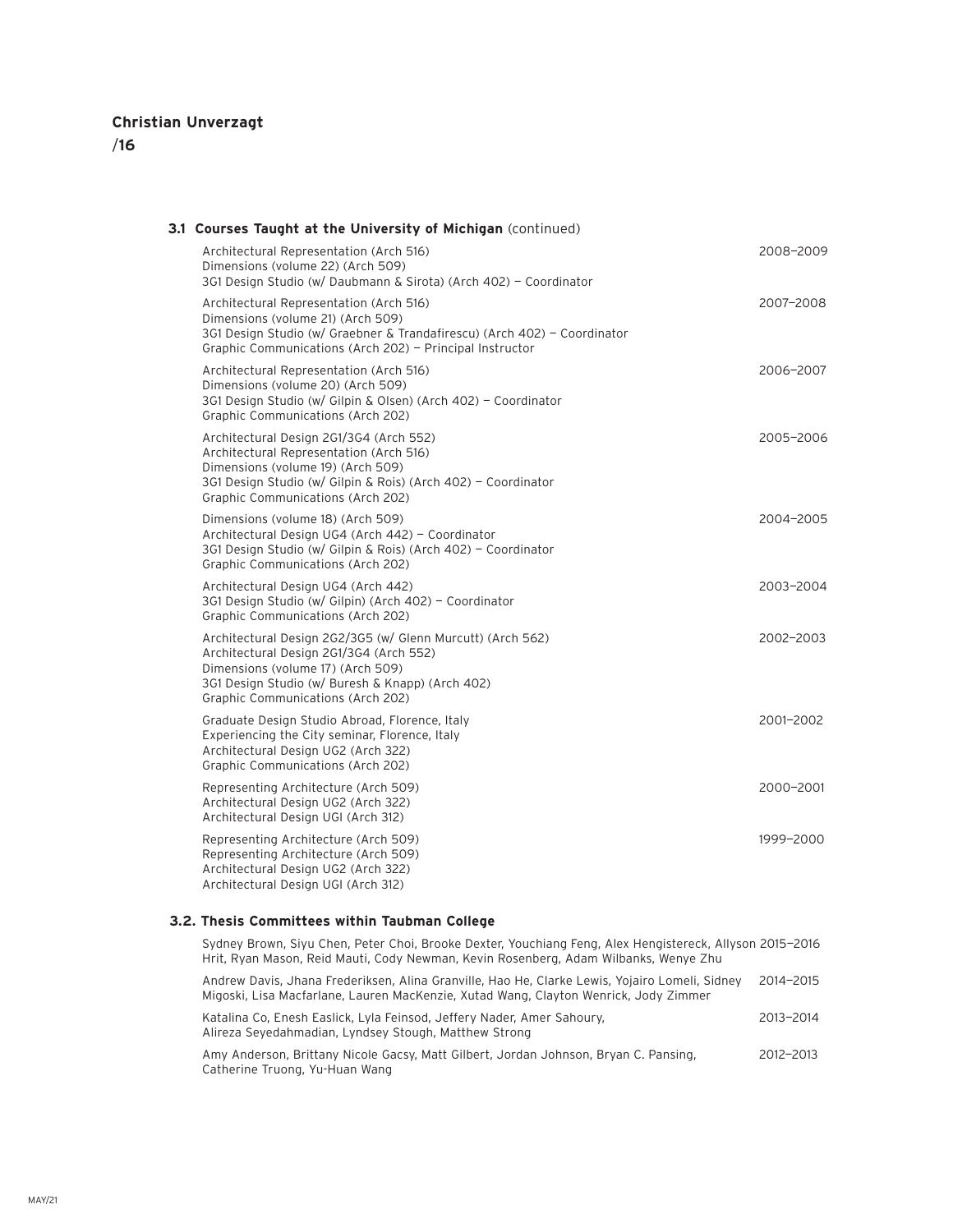/**17**

### **3.3. Visiting Instruction**

| Detroit, MI, Guest Lecture - Typography and Book Design for Graduate Thesis Students,<br>University of Detroit - Mercy                                     | 2021 |
|------------------------------------------------------------------------------------------------------------------------------------------------------------|------|
| Detroit, MI, Guest Lecture - Typography and Book Design for Graduate Thesis Students,<br>University of Detroit - Mercy                                     | 2020 |
| Southfield, MI, Adjunct Faculty - Graduate Summer Masterclass w/ Raveevarn Choksombatchai,<br>Lawrence Technological University                            | 2006 |
| Southfield, MI, Adjunct Faculty - Graduate Summer Masterclass w/ Lewis.Tsurumaki.Lewis,<br>Lawrence Technological University                               | 2005 |
| Los Angeles, CA, Assistant Design Instructor - 1st Year Undergraduate 1B Studio, SCI-Arc                                                                   | 1999 |
| Los Angeles, CA, Teaching Assistant - Word / Image / Tekst with April Greiman, SCI-Arc                                                                     | 1996 |
| 3.4. Invited Critic at Other Institutions                                                                                                                  |      |
| Lawrence Tech University, Graduate Portfolio Reviews (online)                                                                                              | 2021 |
| Cranbrook Academy of Art, Graduate Architecture Studio Reviews (online)                                                                                    | 2020 |
| Kent State University, Graduate Studio Reviews (online)                                                                                                    | 2020 |
| University of Detroit-Mercy, Thesis Reviews (online)                                                                                                       | 2020 |
| Lawrence Technological University, Thesis Reviews                                                                                                          | 2016 |
| University of Detroit-Mercy, Thesis Reviews                                                                                                                | 2015 |
| University of Detroit-Mercy, Thesis Mid-Year Reviews<br>Practice Space, PS02 Reviews                                                                       | 2014 |
| Practice Space, PS01 Reviews                                                                                                                               | 2013 |
| Ball State University, Graduate Reviews                                                                                                                    | 2012 |
| University of Detroit-Mercy, Thesis Mid-Year Reviews<br>Lawrence Technological University, Graduate Reviews<br>University of Detroit-Mercy, Thesis Reviews | 2011 |
| Woodbury University, Graduate Reviews                                                                                                                      | 2010 |
| University of Detroit-Mercy, Thesis Mid-Year Reviews<br>University of Detroit-Mercy, Thesis Reviews                                                        | 2009 |
| University of Kentucky, College of Design, Undergraduate Reviews<br>University of Detroit-Mercy, Thesis Studio, Final Reviews                              | 2008 |
| Lawrence Technological University, Undergraduate Reviews<br>University of Detroit-Mercy, Thesis Mid-Year Reviews                                           | 2007 |
| Lawrence Technological University, Undergraduate Reviews                                                                                                   | 2006 |
| Lawrence Technological University, Undergraduate Reviews                                                                                                   | 2005 |
| University of Toronto, Graduate Reviews                                                                                                                    | 2002 |
| Bartlett School, University College London, Graduate Reviews                                                                                               | 2000 |
| SCI-Arc, Making + Meaning Summer Program Reviews<br>Pasadena City College, Undergraduate Reviews<br>SCI-Arc, Undergraduate Thesis Reviews                  | 1999 |

**3.5. Selected Recognition of Student Work**

| First Place, UG3, Taubman College Student Show "Mediation/Meditation" Rachel Skof.        | 2021 |
|-------------------------------------------------------------------------------------------|------|
| First Place, Graduate, AIA Huron Valley Honor Awards "All Access [City Hall]" Yousun Nam. | 2019 |
| Publication in <i>Dimensions 29.</i> "The Yada-Yada." Yoiairo Lomeli.                     | 2016 |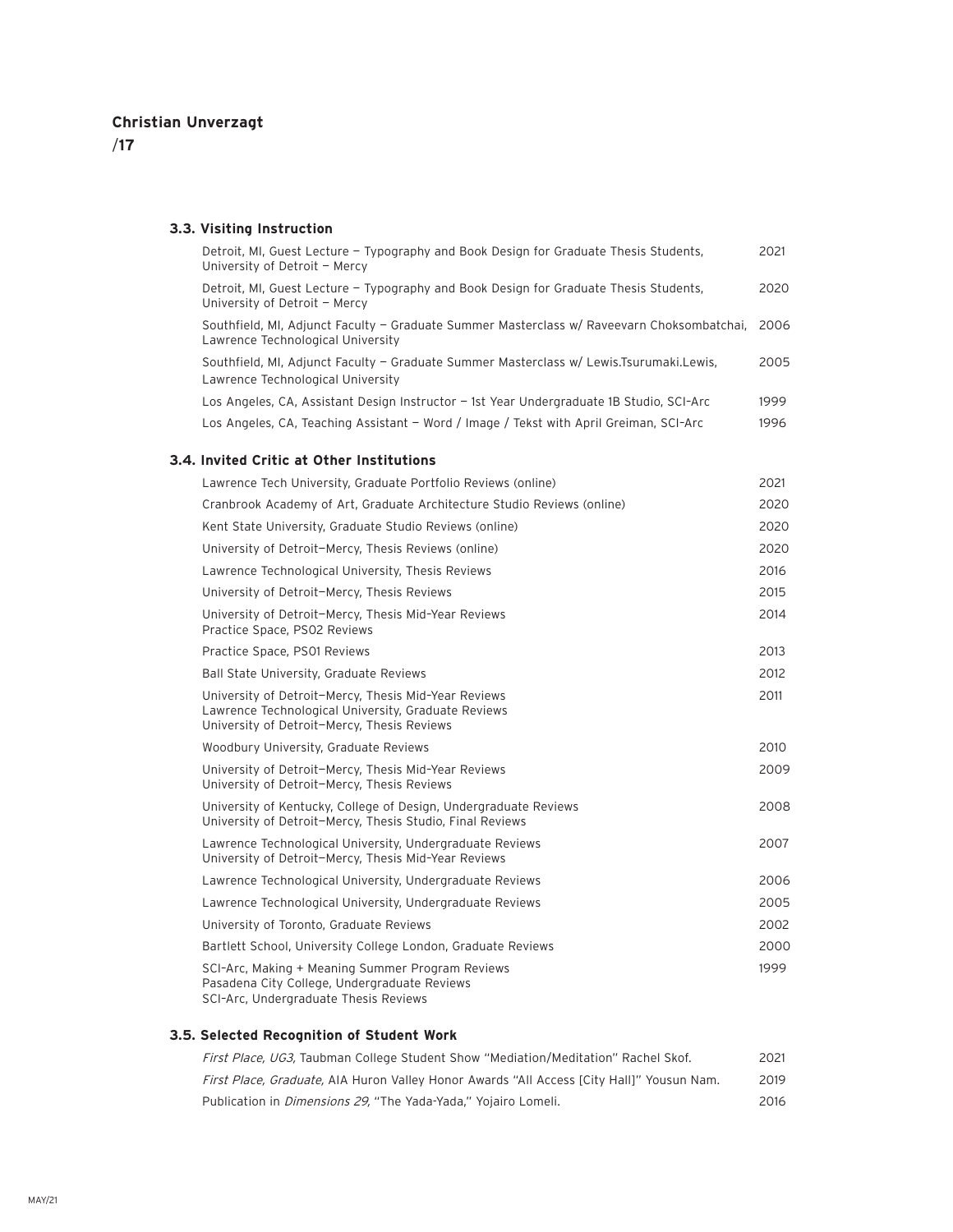#### **3.5. Selected Recognition of Student Work** (continued)

| Publication in <i>Dimensions 28</i> , "Manufactured Destruction," Lyla Feinsod.                                      | 2015 |
|----------------------------------------------------------------------------------------------------------------------|------|
| Publication in <i>Dimensions 27</i> , "Environmental Control Systemsof Localized<br>Micro-Climates," Brittany Gacsy. | 2014 |
| Publication in <i>Dimensions 19</i> , "Shadow Zones," Elizabeth Battison.                                            | 2005 |
| Honor Award, Perimeter Projects, Jae Seung Lee.                                                                      | 2005 |
| Merit Award, Perimeter Projects, Nicholas Quiring.                                                                   | 2005 |
| Publication in <i>Dimensions 18</i> , "Consortium of the Continuous," Giancarlo Valle.                               | 2005 |
| Publication in <i>Dimensions 18</i> , "Metro Rail Transit System [MRTS]," Brett Apell.                               | 2005 |
| Wallenberg Studio Competition Award, 2nd Runner-up, Giancarlo Valle.                                                 | 2004 |

### **3.6. Invited Lectures and Talks** — Home Institution

| Unverzagt, C. Alternative Practices (ARCH 582-Groat) seminar, U-M.         | Oct. 2020  |
|----------------------------------------------------------------------------|------------|
| Unverzagt, C. Alternative Practices (ARCH 582-Groat) seminar, U-M.         | Mar. 2020  |
| Unverzagt, C. Alternative Practices (ARCH 582-Groat) seminar, U-M.         | Mar. 2019  |
| Unverzagt, C. Alternative Practices (ARCH 582-Groat) seminar, U-M.         | Mar. 2018  |
| Unverzagt, C. Alternative Practices (ARCH 582-Groat) seminar, U-M.         | Mar. 2015  |
| Unverzagt, C. ProSeminar (ARCH 714-Daubmann) seminar, U-M.                 | Feb. 2014  |
| Unverzagt, C. Alternative Practices (ARCH 582-Groat) seminar, U-M.         | Feb. 2014  |
| Unverzagt, C. Alternative Practices (ARCH 582-Groat) seminar, U-M.         | April 2013 |
| Unverzagt, C. UG2 studio (ARCH 322) Faculty Work presentation, U-M.        | April 2012 |
| Unverzagt, C. Alternative Practices (ARCH 582-Groat) seminar, U-M.         | March 2012 |
| Unverzagt, C. Professional Practice seminar (ARCH 506-Hill), U-M.          | Nov. 2011  |
| Unverzagt, C. Professional Practice seminar (ARCH 506-Hill), U-M.          | Sept. 2011 |
| Unverzagt, C. Networks Studio (ARCH 552-Arguero/Maigret/Robinson), U-M.    | Sept. 2011 |
| Unverzagt, C. Preview Weekend presentation (various projects), U-M.        | March 2011 |
| Unverzagt, C. Alternative Practices seminar (ARCH 582-Groat), U-M.         | Feb. 2011  |
| Unverzagt, C. Professional Practice seminar (ARCH 506-Hill), U-M.          | Nov. 2010  |
| Unverzagt, C. MS_DR Teaching Practicum (ARCH 721-A. Kulper) seminar, U-M.  | Oct. 2009  |
| Unverzagt, C. Alternative Practices (ARCH 582-Groat) seminar, U-M.         | Oct. 2009  |
| Unverzagt, C. Undergrads (ARCH 322-Graebner) studio, U-M.                  | Apr. 2009  |
| Unverzagt, C. Alternative Practices (ARCH 582-Groat) seminar, U-M.         | Mar. 2009  |
| Unverzagt, C. Graduate Option Studio (M-A Ray), U-M.                       | Nov. 2008  |
| Unverzagt, C. Graduate Option Studio (M-A Ray), U-M.                       | Sep. 2008  |
| Unverzagt, C. Lecture on Book Design (Brownell Studio), U-M.               | Mar. 2008  |
| Unverzagt, C. Open-house presentation (MPI), U-M.                          | Oct. 2007  |
| Unverzagt, C. AIAS Professional Development Lecture Series, U-M.           | Oct. 2007  |
| Unverzagt, C. Open-house presentation (DAVO), U-M.                         | Jan. 2005  |
| Unverzagt, C. Presentation to undergraduate students (Harris Studio), U-M. | Oct. 2003  |
| Unverzagt, C. Open-house presentation - (NWAC), U-M.                       | Jan. 2003  |
| Unverzagt, C. Representation seminar, U-M.                                 | Mar. 2001  |
| Unverzagt, C. Invited lecturer for graduate seminar at SCI-Arc (Durfee).   | Mar. 1999  |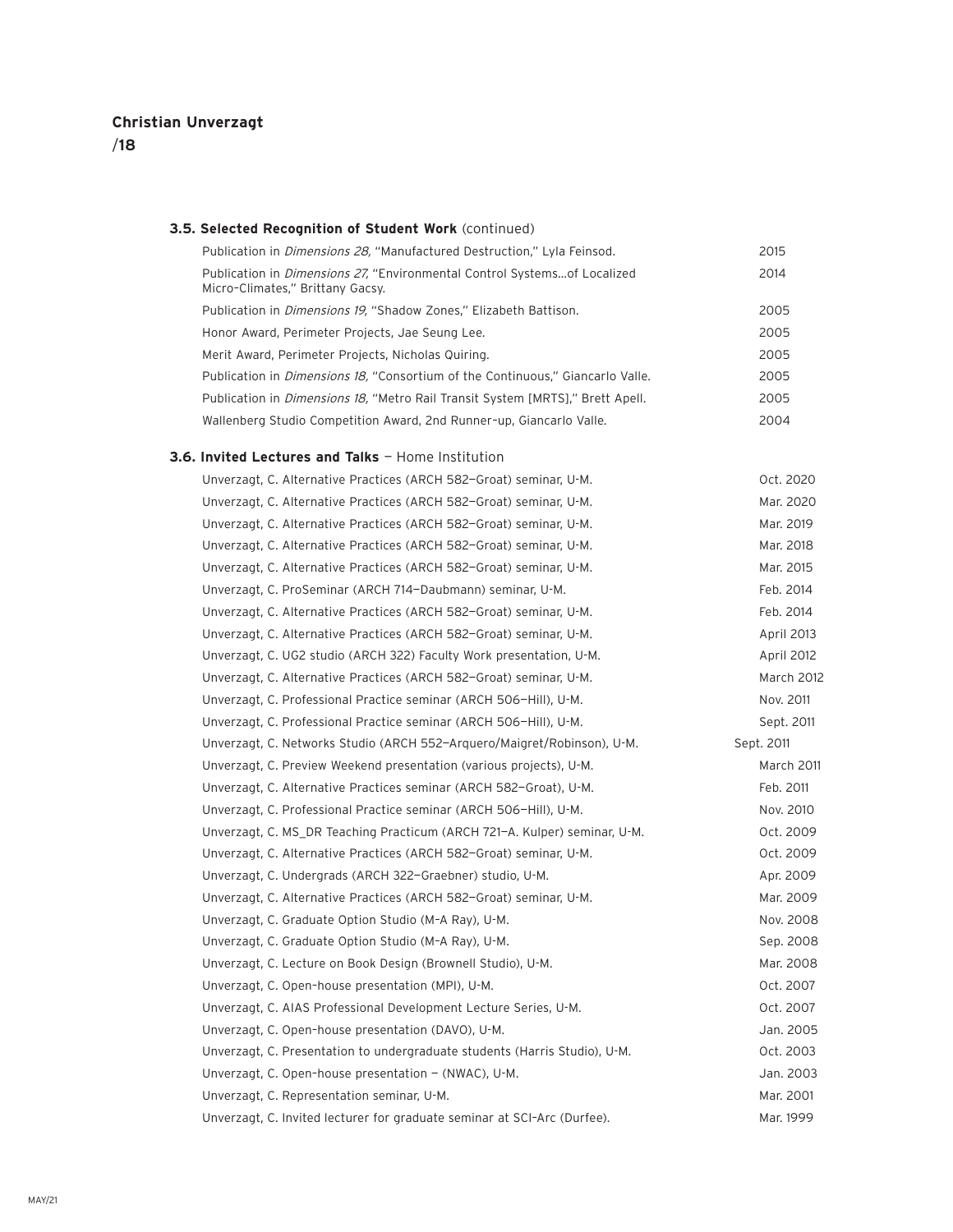### **SERVICE ACTIVITY**

### **4.1. University of Michigan**

|  | Research Proposal Reviewer, Office of the Vice President for Research                                                                                                                                                                                                                                                                                                                                                                                                                                                                                                                                                                                           | 2012                                                                 |
|--|-----------------------------------------------------------------------------------------------------------------------------------------------------------------------------------------------------------------------------------------------------------------------------------------------------------------------------------------------------------------------------------------------------------------------------------------------------------------------------------------------------------------------------------------------------------------------------------------------------------------------------------------------------------------|----------------------------------------------------------------------|
|  | 4.2. College Service                                                                                                                                                                                                                                                                                                                                                                                                                                                                                                                                                                                                                                            |                                                                      |
|  | Space and Planning Committee                                                                                                                                                                                                                                                                                                                                                                                                                                                                                                                                                                                                                                    | 2018-19                                                              |
|  | Detroit Fellows Search Committee                                                                                                                                                                                                                                                                                                                                                                                                                                                                                                                                                                                                                                | 2013                                                                 |
|  | Detroit Task Force Committee                                                                                                                                                                                                                                                                                                                                                                                                                                                                                                                                                                                                                                    | 2011-2013                                                            |
|  | Creative Director, Taubman College Communications<br>· Worked with communications team and oversaw part-time staff and work-study students.<br>· Worked to raise the quality of promotional materials produced by the college.<br>· Oversaw the design and launch of a revamped architecture program website 09/08.<br>Oversaw the design of all program websites within the college to a consistent format 04/09.<br>· Oversaw the design of three issues of the alumni magazine Portico (F2008, W2008, S2009).<br>· Lecture and event promotion through the design of posters and advertisements.<br>· Member of Director of Communications search committee. | 2008-2009                                                            |
|  | Dimensions<br>Oversaw mailing of issues purchased via online store.<br>· Initiated and oversaw independent website at dimensionsjournal.us including online store.<br>· Hosted Dimensions 33 unveiling event on twitch.tv<br>· Initiated and oversaw scanning of all titles of Dimension (1955-1967) for online access.<br>· Initiated and oversaw scanning of early titles of Dimensions (1987-2002) for online access.<br>· Organized 25th anniversary "Dimensions: Reflection" event.<br>· Coordinated "Closing Duties" with staff for project wrap-up, archiving, mailing, celebration.                                                                     | 2020-present<br>2020<br>2020<br>2013<br>2012<br>2012<br>2002-present |
|  | Michigan Architecture Papers<br>· Interfaced with distributor for catalogue updates, sales reports, distribution of dead stock.<br>· Initiated and oversaw scanning of all out-or-print titles for online access.<br>· Designed promotional materials including order forms, postcards, website updates.                                                                                                                                                                                                                                                                                                                                                        | 2003-2014<br>2013<br>1999-2013                                       |
|  | 4.3. Program Service                                                                                                                                                                                                                                                                                                                                                                                                                                                                                                                                                                                                                                            |                                                                      |
|  | Student Show Juror (Grad Studios) with Alum<br>M.Arch 2G Admissions Committee<br>Portfolio Workshop Webinars                                                                                                                                                                                                                                                                                                                                                                                                                                                                                                                                                    | 2021<br>2020-2021                                                    |
|  | Freshman Admissions Committee<br>Portfolio Workshops, Webinars, Review                                                                                                                                                                                                                                                                                                                                                                                                                                                                                                                                                                                          | 2019-2020                                                            |
|  | Freshman Admissions Committee<br>Portfolio Workshops, Webinars, Review                                                                                                                                                                                                                                                                                                                                                                                                                                                                                                                                                                                          | 2018-2019                                                            |
|  | Freshman Admissions Committee<br>Portfolio Workshops, Webinars, Review                                                                                                                                                                                                                                                                                                                                                                                                                                                                                                                                                                                          | 2017-2018                                                            |
|  | Freshman Admissions Committee<br>Portfolio Workshops, Webinars, Review<br>RAMSA / KPF Scholarship Committee                                                                                                                                                                                                                                                                                                                                                                                                                                                                                                                                                     | 2016-2017                                                            |
|  | Freshman Admissions Committee<br>Portfolio Workshops<br>Roundtable Participant (Preview Weekend)<br>Detroit Tour Guide                                                                                                                                                                                                                                                                                                                                                                                                                                                                                                                                          | 2015-2016                                                            |
|  | Freshman Admissions Committee<br>Portfolio Workshops<br>Recruiting at Dreyfuss School and DASH<br>Roundtable Participant (Preview Weekend)<br>Detroit Tour Guide (Preview Weekend)                                                                                                                                                                                                                                                                                                                                                                                                                                                                              | 2014-2015                                                            |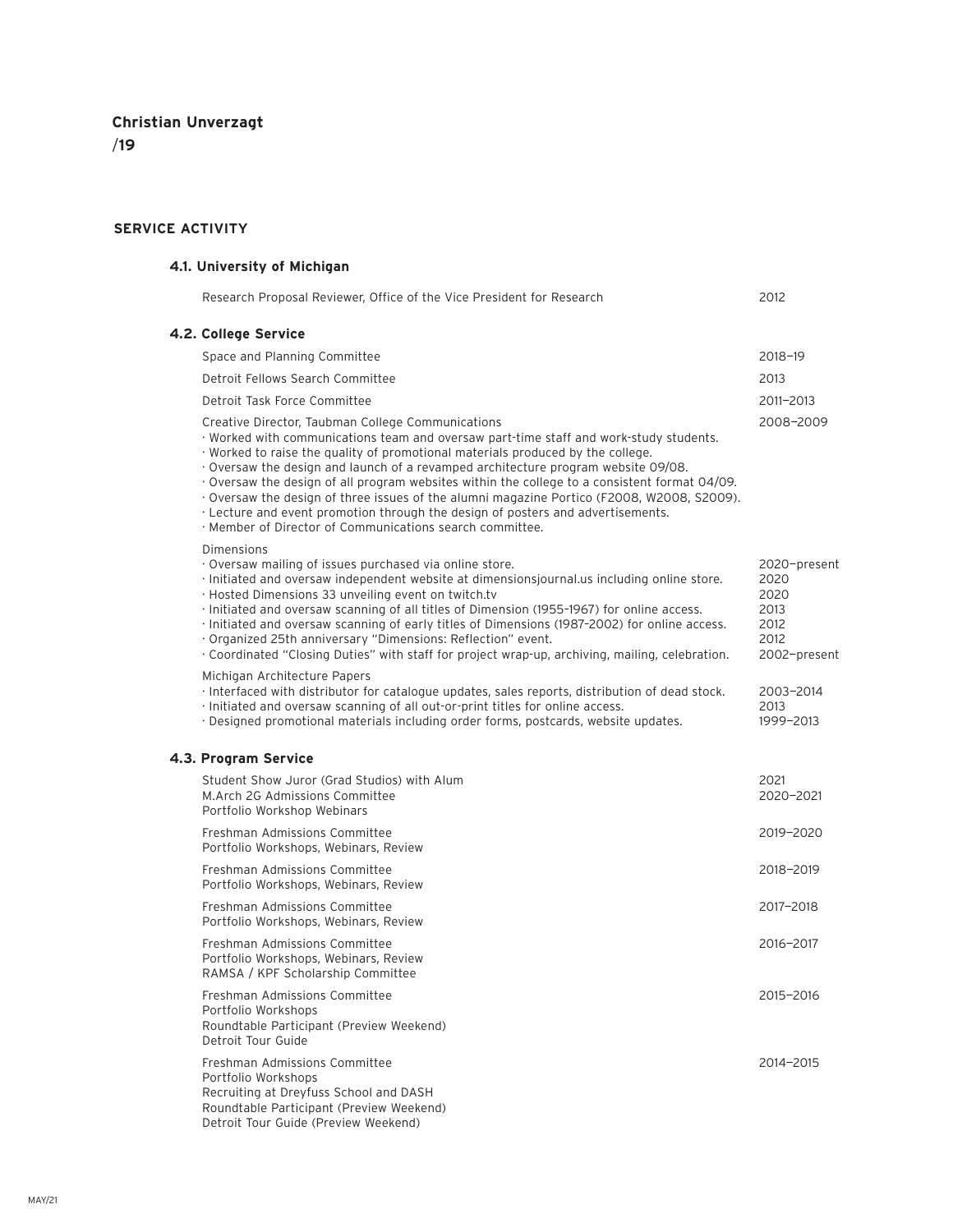| 4.3. Program Service (continued)                                                                                                                                                                                                                                                                                    |              |
|---------------------------------------------------------------------------------------------------------------------------------------------------------------------------------------------------------------------------------------------------------------------------------------------------------------------|--------------|
| Freshman Admissions Committee<br>Design and Production of 2014 M.Arch Thesis Book<br>Portfolio Workshops<br>Recruiting at Dreyfuss School and DASH<br>Detroit Tour Guide (Preview Weekend)                                                                                                                          | 2013-2014    |
| Portfolio Workshops<br>Recruiting/Portfolio Reviews (UM/Smith Group, Dreyfoos, DASH)<br>Detroit Tour Guide (Preview Weekend, M. Ponce de Leon/C. Davidson tour)                                                                                                                                                     | 2012-2013    |
| Graduate (2-Year) Admissions Committee<br>Dimensions Reflection event<br><b>EPC Committee</b><br>Portfolio Workshops (Pre-Arch Program, Undergraduate Program)<br>Recruiting/Portfolio Reviews (Open House, UG Roundtable, Dreyfoos, DASH)<br>Detroit Tour Guide (Preview Weekend, HISTART 213-Zimmerman, ArcStart) | 2011-2012    |
| Graduate (2-Year) Admissions Committee<br>Portfolio Workshops<br>Recruiting/Portfolio Reviews (Dreyfoos)<br>Detroit Tour Guide (ArcStart)                                                                                                                                                                           | 2010-2011    |
| Graduate (2-Year) Admissions Committee<br>Portfolio Workshops (Undergraduate Program)<br>Willeke Portfolio Competition Juror<br>Detroit Tour Guide (ArcStart)                                                                                                                                                       | 2009-2010    |
| Graduate (2-Year) Admissions Committee<br>Portfolio Workshops (Undergraduate Program)<br>Academic Advisor (Undergraduate)<br>Detroit Tour Guide (ArcStart)                                                                                                                                                          | 2008-2009    |
| Portfolio Workshops (Undergraduate Program)<br>Borderlands Closing Celebration - Designed, organized, set-up, and dismantled<br>celebration space for 150 students and faculty within a warehouse in Detroit                                                                                                        | 2007-2008    |
| Portfolio Workshops<br>Graphic Design of privacy window for accreditation team room                                                                                                                                                                                                                                 | 2006-2007    |
| Portfolio Workshops<br>AIA Storefront Project (Donated 80 hours to realize storefront project with a team<br>of students)                                                                                                                                                                                           | 2005-2006    |
| Portfolio Workshops                                                                                                                                                                                                                                                                                                 | 2004-2005    |
| Fellowship Search Committee                                                                                                                                                                                                                                                                                         | 2003-2004    |
| Graduate (2-Year) Admissions Committee                                                                                                                                                                                                                                                                              | 2002-2003    |
| Graphic Design of promotional items (poster/postcard/signage) for two dozen events                                                                                                                                                                                                                                  | 2000-2001    |
| 4.4. Exhibitions Curated Within Taubman College                                                                                                                                                                                                                                                                     |              |
| Unverzagt, C. "50 Years of Publications," Ann Arbor, MI, Taubman College Gallery, Jan 15-Feb 16. 2007                                                                                                                                                                                                               |              |
| 4.5. Professional Organizations                                                                                                                                                                                                                                                                                     |              |
| AIGA Detroit - Summer 2020 Membership Program - Mentor                                                                                                                                                                                                                                                              | 2020         |
| Practice Space, Detroit - Program Advisor                                                                                                                                                                                                                                                                           | 2013-2014    |
| 306090 Books - Advisory Board                                                                                                                                                                                                                                                                                       | 2002-2010    |
| 4.6. Community Organizations                                                                                                                                                                                                                                                                                        |              |
| MiesDetroit.org - Educational website and tours in Lafayette Park, Detroit.                                                                                                                                                                                                                                         | 2010-present |
| Lafayette Park Futbol Team - Various community service projects in Lafayette Park, Detroit.                                                                                                                                                                                                                         | 2011-2015    |